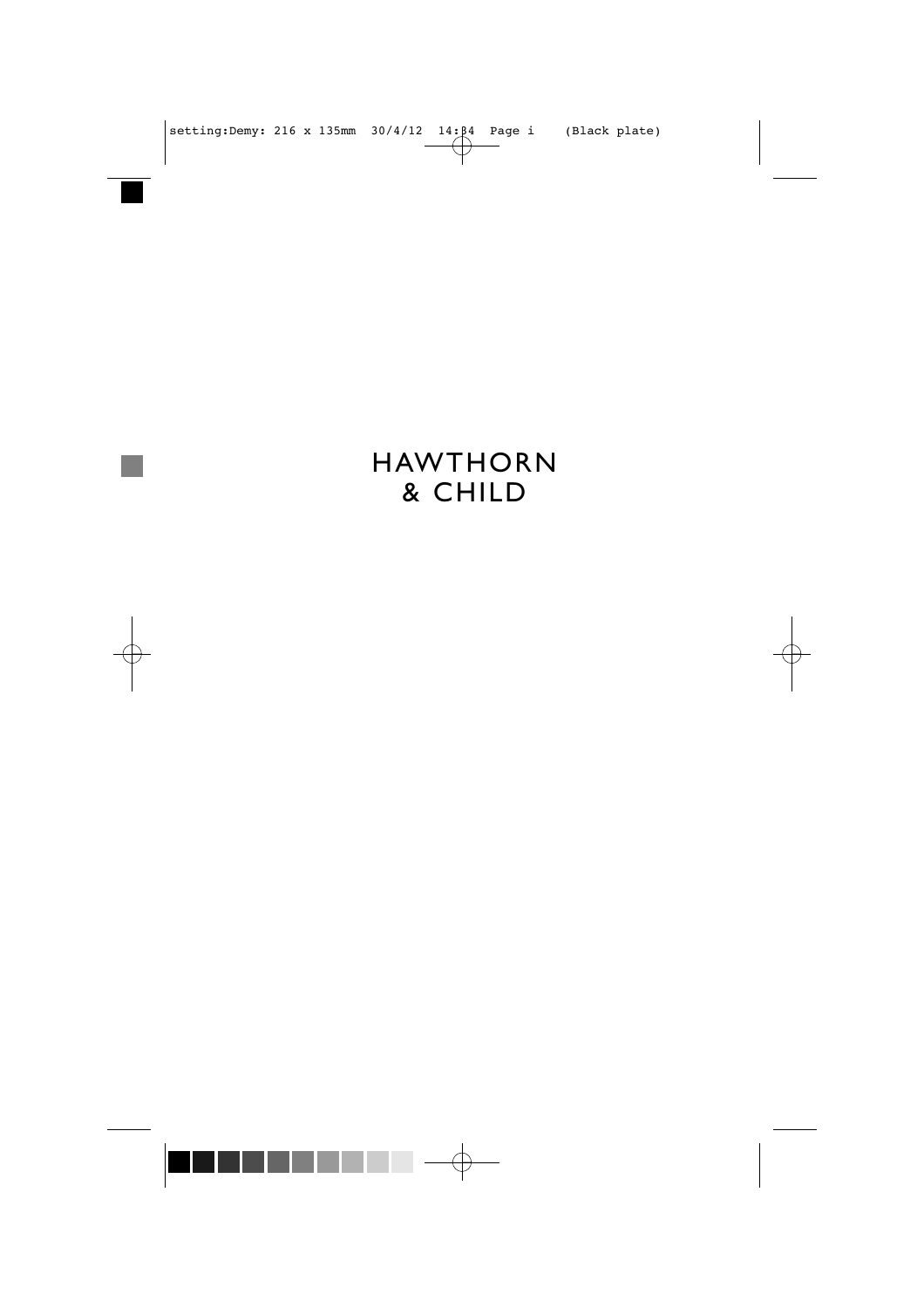setting:Demy: 216 x 135mm  $30/4/12$  14:34 Page ii (Black plate)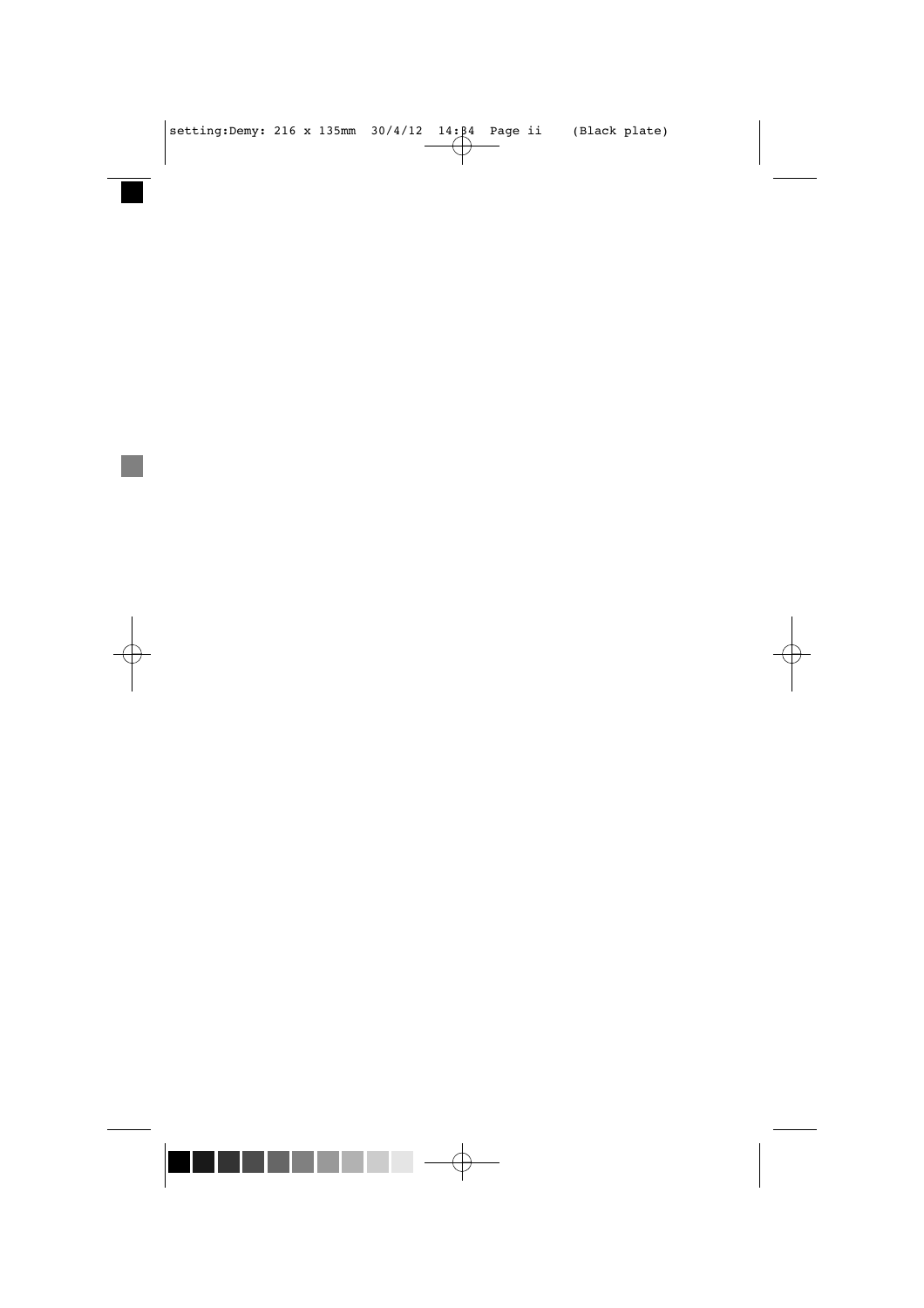setting:Demy: 216 x 135mm  $30/4/12$  14: $\beta$ 4 Page iii (Black plate)

# **HAWTHORN & CHILD**

Keith Ridgway

**GRANTA** 

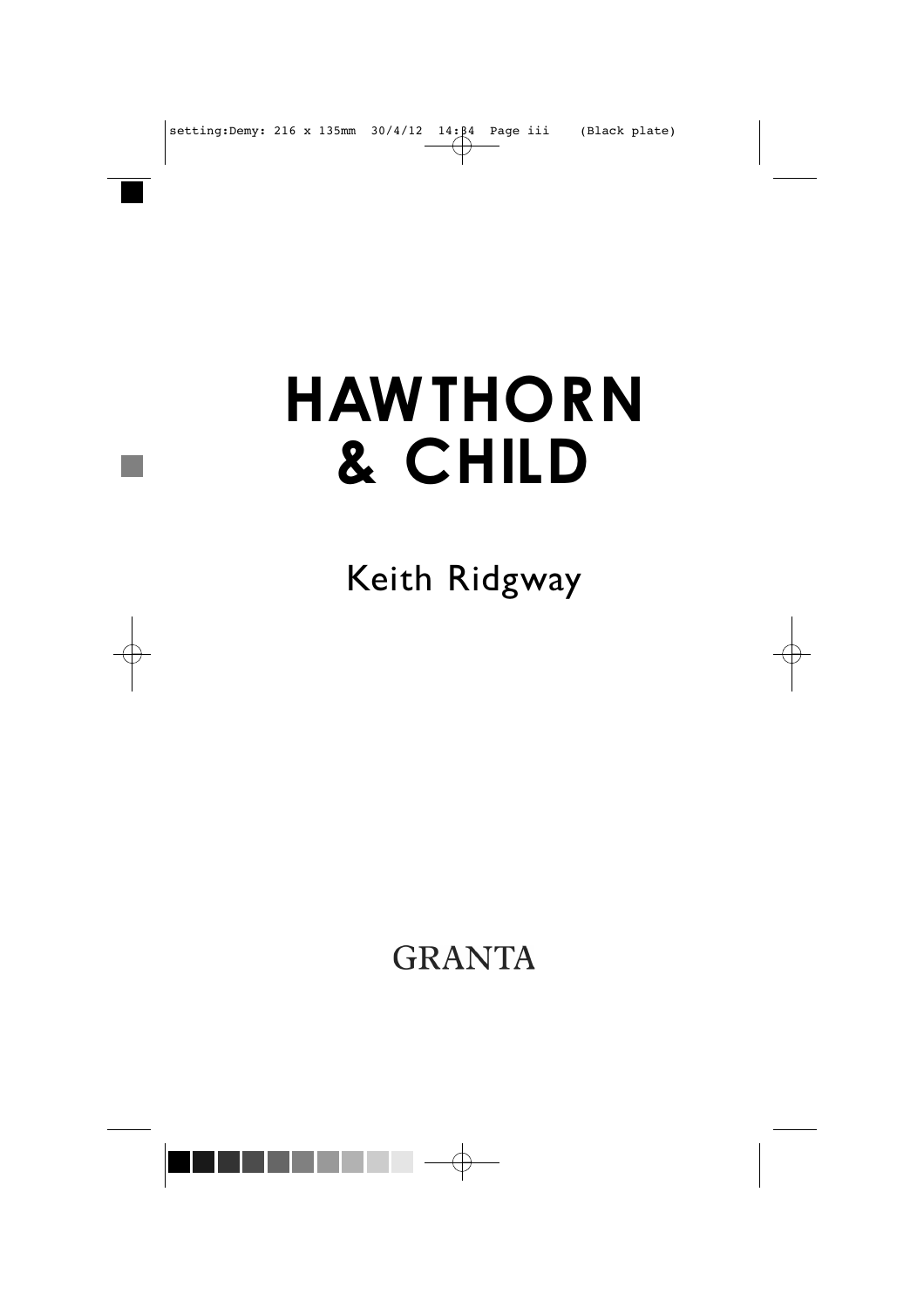Granta Publications, 12 Addison Avenue, London W11 4QR

First published in Great Britain by Granta Books, 2012

Copyright © Keith Ridgway, 2012

Keith Ridgway has asserted his moral right under the Copyright, Designs and Patents Act 1988, to be identified as the author of this work.

Earlier versions of 'Goo Book' and 'Rothko Eggs' appeared in the *New Yorker* and *Zoetrope: All-Story* respectively.

All rights reserved. No reproduction, copy or transmission of this publication may be made without written permission. No paragraph of this publication may be reproduced, copied or transmitted save with written permission or in accordance with the provisions of the Copyright Act 1956 (as amended). Any person who does any unauthorized act in relation to this publication may be liable to criminal prosecution and civil claims for damages.

A CIP catalogue record for this book is available from the British Library

10 9 8 7 6 5 4 3 2 1

ISBN 978 1 84708 526 9 (hardback) ISBN 978 1 84708 741 6 (trade paperback)

Typeset in Minion by Patty Rennie

Printed and bound by CPI Group (UK) Ltd, Croydon, CR0 4YY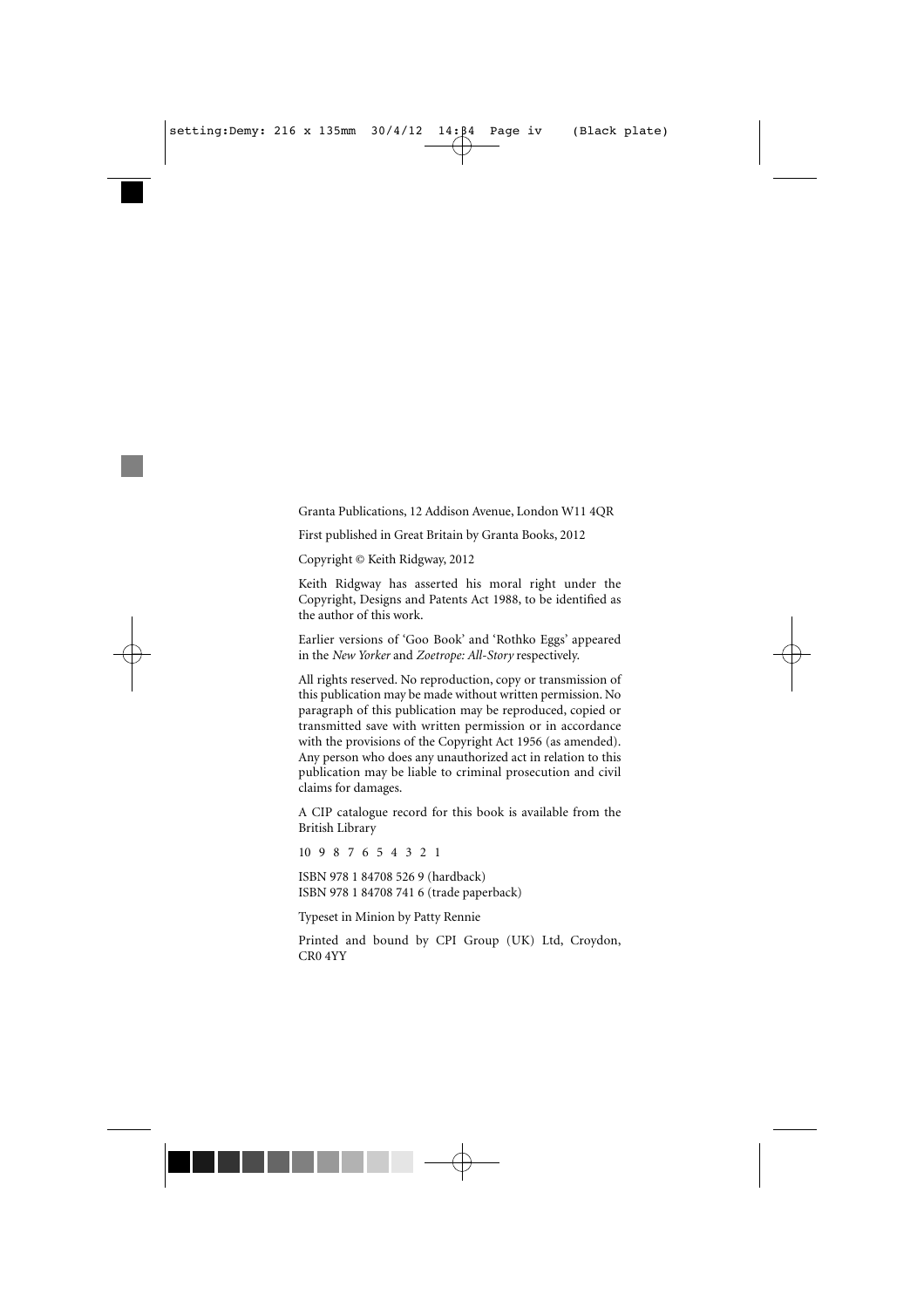setting:Demy: 216 x 135mm  $30/4/12$   $14:34$  Page v (Black plate)

## For Jasper

and with thanks to my family, especially my father W. J. Ridgway; Raj Sonecha; David Miller and Alex Goodwin; Philip Gwyn Jones; John Self; Cressida Leyshon; David Hayden; and Seán McGovern.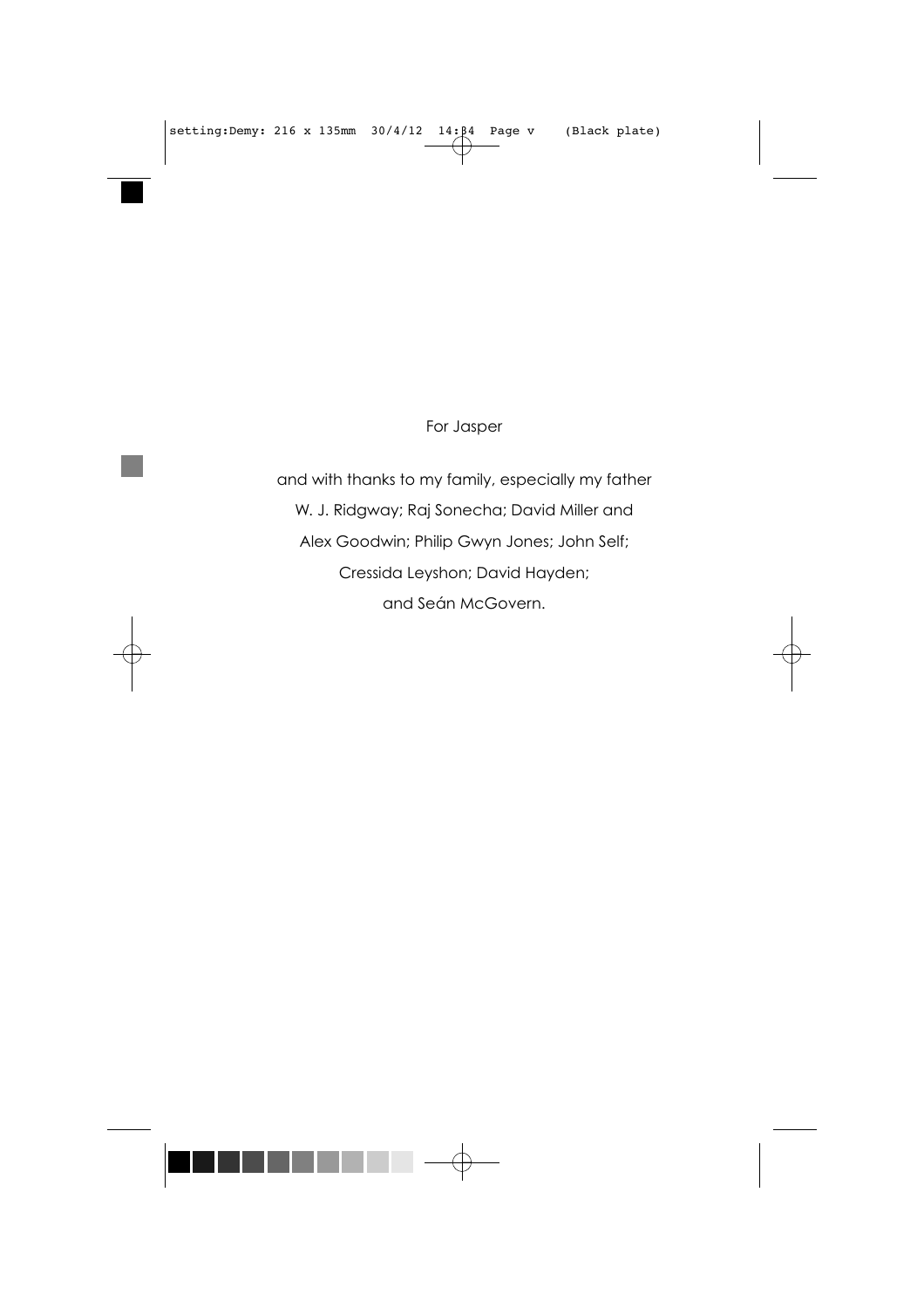setting:Demy: 216 x 135mm  $30/4/12$  14:34 Page vi (Black plate)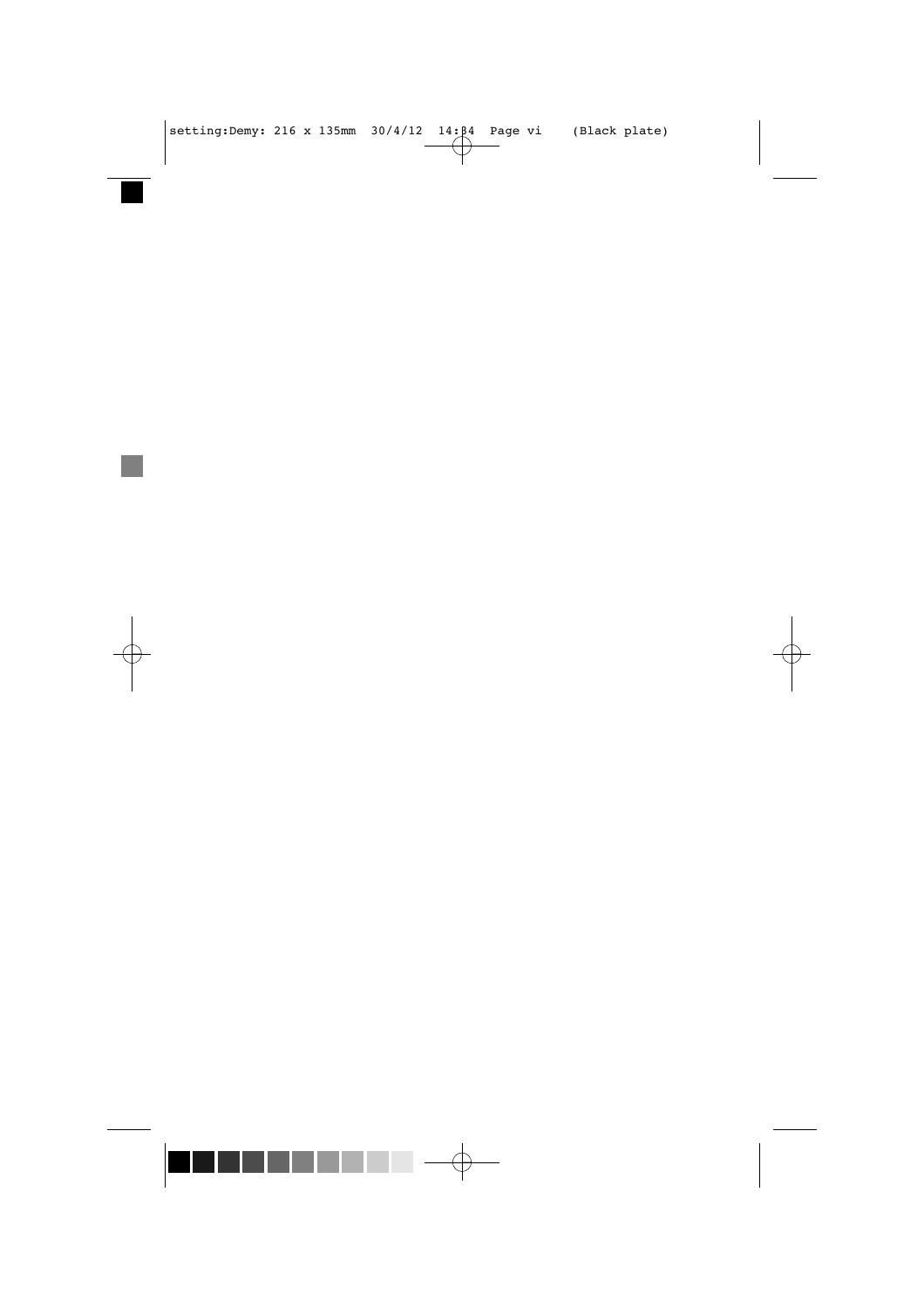## 1934

He dreamed he was sleeping, and Child was driving. Driving but not moving. He was sleeping on the passenger seat and Child wrestled with the wheel, but the car was still. It was the city that was moving. It was dark. The city rushed past them like words on a screen, and he would have read them but they went too fast. He was filled with sorrow. It trickled through him and filled his eyes. He wept and he didn't know why, and he was embarrassed by it but he could not stop. He cried so much that his face disappeared. He dreamed that the siren was on, and it was so loud that it woke him.

He awoke. Child was driving. The city was still and they rushed through it. That was the difference. A finger across a page, taking corners not turning them, hopping little hills, drawing zigzag ciphers on the wide, empty intersections.

His shoulder was pressed into the door and pulled away from it and he touched his seat belt. He had an erection. He wiped at his eyes. Child was smiling at the road. He wouldn't drive like this at any other time of the day. He wouldn't be able to.

1

– Has he run?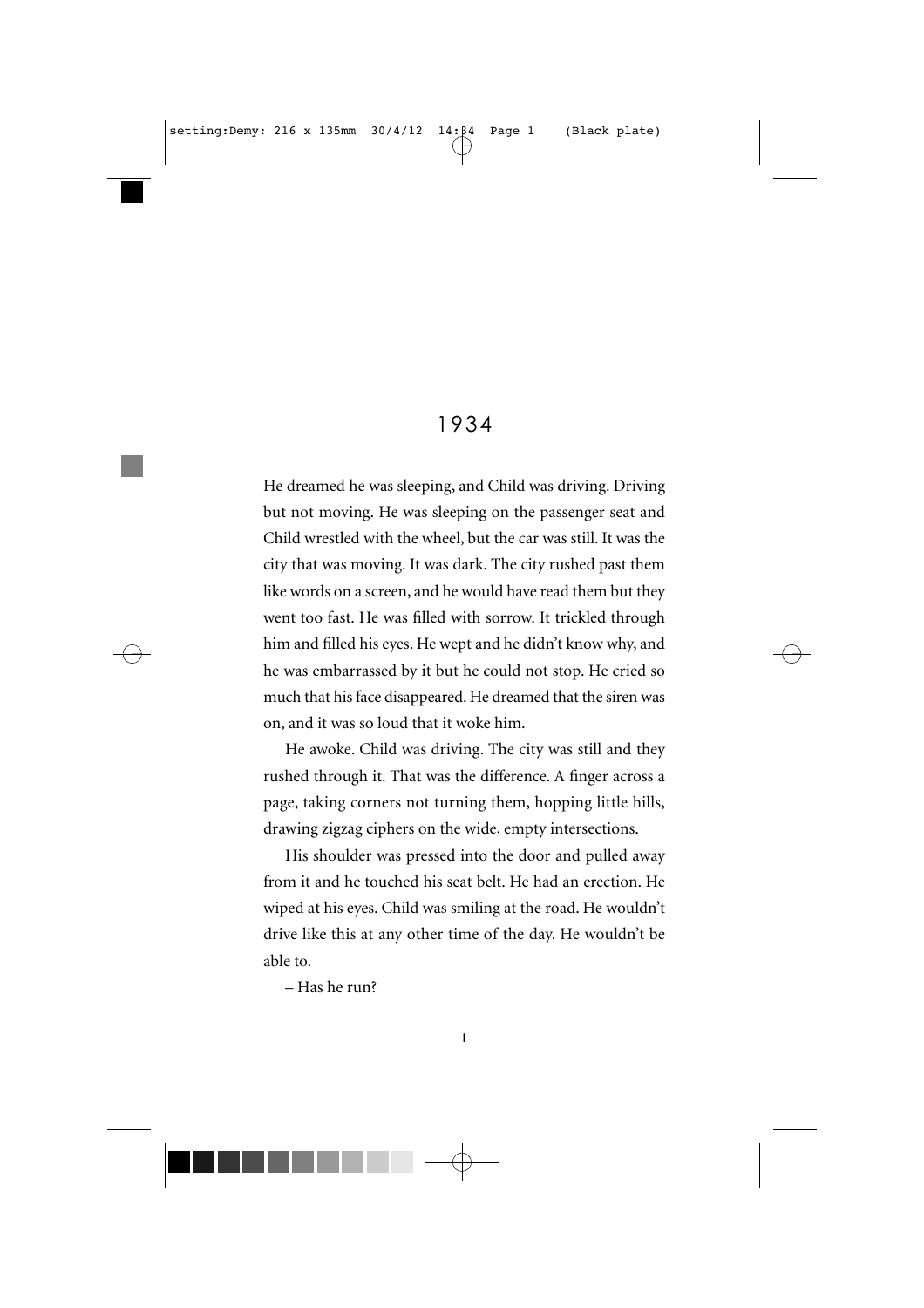As soon as he'd said it the stupidity of the idea roared back at him. Mishazzo. Running.

Child glanced at him and laughed.

– Shot fired off Seven Sisters, he shouted.

He didn't quite believe him, such was his grin and his mouthing of the corners, gleeful as a roller-coaster. He looked around for something to indicate official business, permission, and shook his head violently, trying to get the sleep to go. He sat up, and was pressed down again. He looked at his crotch. His chin was wet. He saw the radio, and only when he saw it did he hear it, feeding them information in short regular bursts, calm and close together. He couldn't understand them. Their pattern indicated some sort of emergency, declared, somewhere or other.

– What? he asked the radio.

Child said something that he couldn't hear. The streets were deserted. What time was it? There was next to no traffic. Why was the siren on? He switched it off.

– Someone needs to do bad before we can do good.

– Shot fired. That it?

– One male injured. Local unit just arrived. Ambulance arrived. Shot fired from car. Armed response imminent. Rivers raised from his bed. All hands on deck! Scramble! Scramble!

Child was cackling at the footpaths, leering at the kerbs.

– Finally we get to do something other than sit on our arses.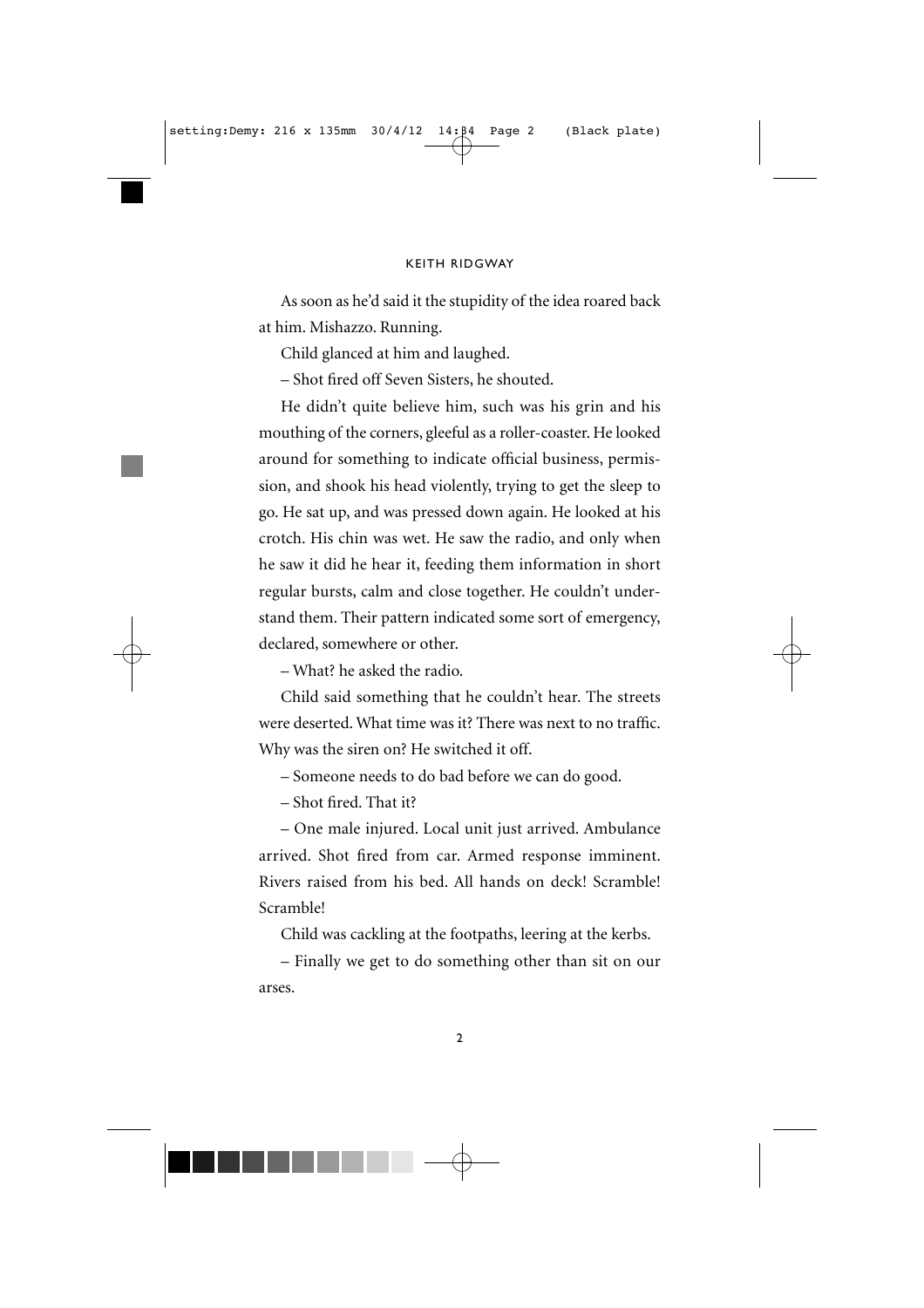He tried to manage his arms. They wanted to stretch but they were tensed up against the roll of the car. In his dream there had been ghosts as well, he thought. Around the car. Small dark ghosts with wings and muscles. Flapping. He became aware of a pain in his neck. And a headache. He opened the window an inch. Two inches. Ghosts like little birds, tough little tattooed birds. Bad things. His erection began to subside.

They turned a corner somewhere near Wood Green, into the cold canyon of the shopping street. Child punched the siren as they passed some taxis and a pedestrian crossing. He drove with his glasses slipped to the end of his nose and his head thrown back so that he could see through them.

– What?

Child was muttering.

– It's near where I used to live, he shouted. With Amy. When I lived with Amy.

– What is?

- Hampley Road.
- Hampley?

– Road. Scene of the crime. Stick your head out the window or something.

He stared at the clock and looked at his watch and fumbled in his pocket, and then couldn't remember what he was fumbling for. Five twenty-nine. 0529. 5.29 a.m. Shot fired, Hampley Road, Finsbury Park, man injured. He wasn't fumbling, he was fixing his cock.

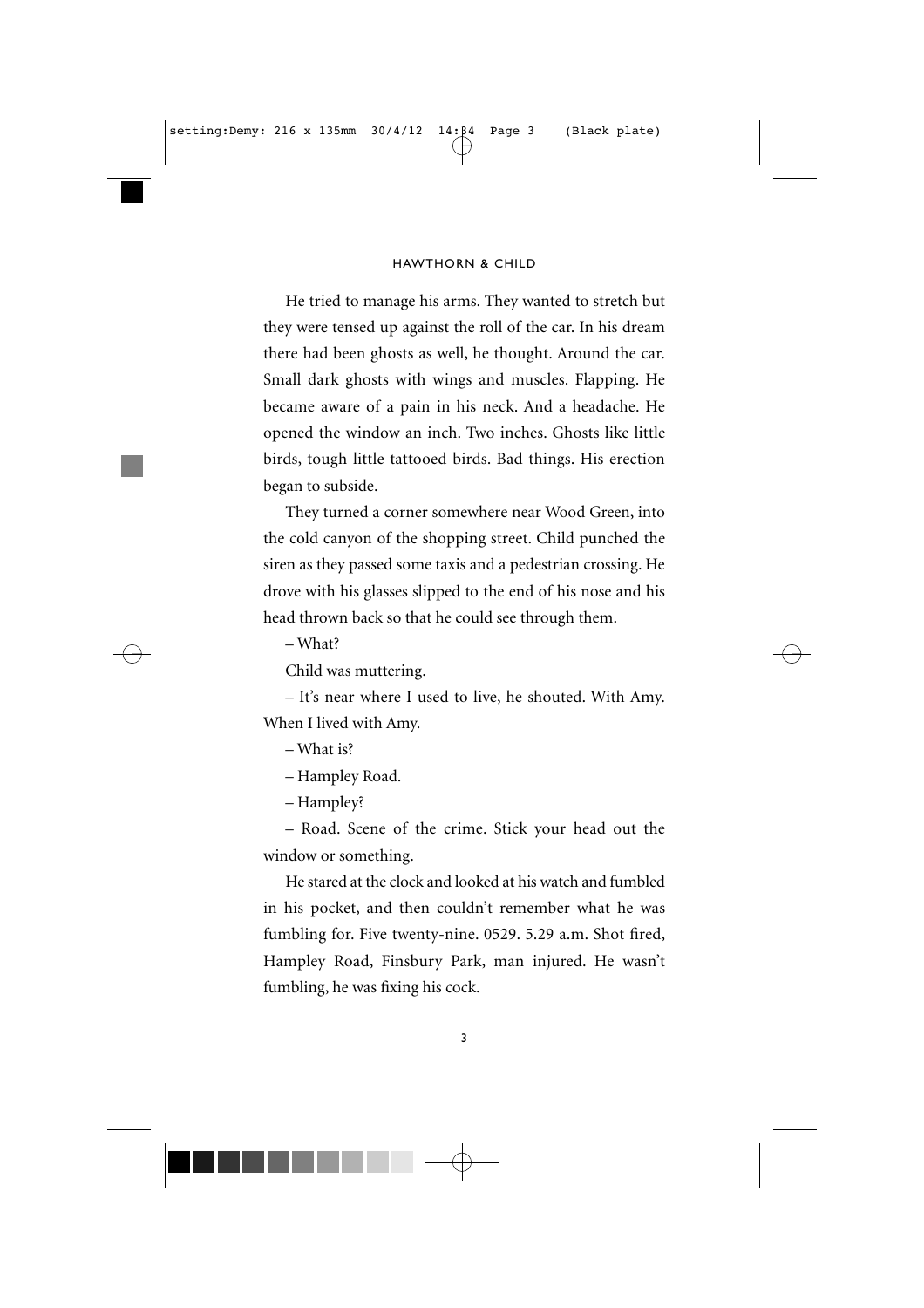– Why are we going this way?

Some people stepped away from a car as they passed. Three men, one woman, maybe more, young maybe, he couldn't see, scattering as they passed, and he turned in his seat and watched them re-form into a group in the middle of the road and stare after them, and he kept on looking backwards even after Child had turned another corner and there was nothing more to see because he liked the way the stretch in his back and his chest and his shoulders made him feel. It eased his headache and it pinched the pain in his neck. He yawned again and listened to the radio, monotone, scripted. You fire a gun in this city and certain things inevitably follow. Hampley Road. Armed response on scene. Ambulance off scene. Victim off scene.

He was awake.

– We're going the wrong way, he shouted. Child looked at him. The siren wasn't on. The shout had sounded insane.

– We're not going to Hampley Road, Hawthorn. We're going to the hospital.

He was in his twenties and his hands were slick with blood. Then a nurse was wiping them with a cloth and they became a faded pinking, stuck in the air, his arms bent at the elbow for no reason, flapping a little. For no reason. Not flapping. Turning at the wrist, like a sock-puppet show stripped naked and scalded, doing a little dumb show over the prone body on the table. He was a body on a table. Weight of flesh and bone.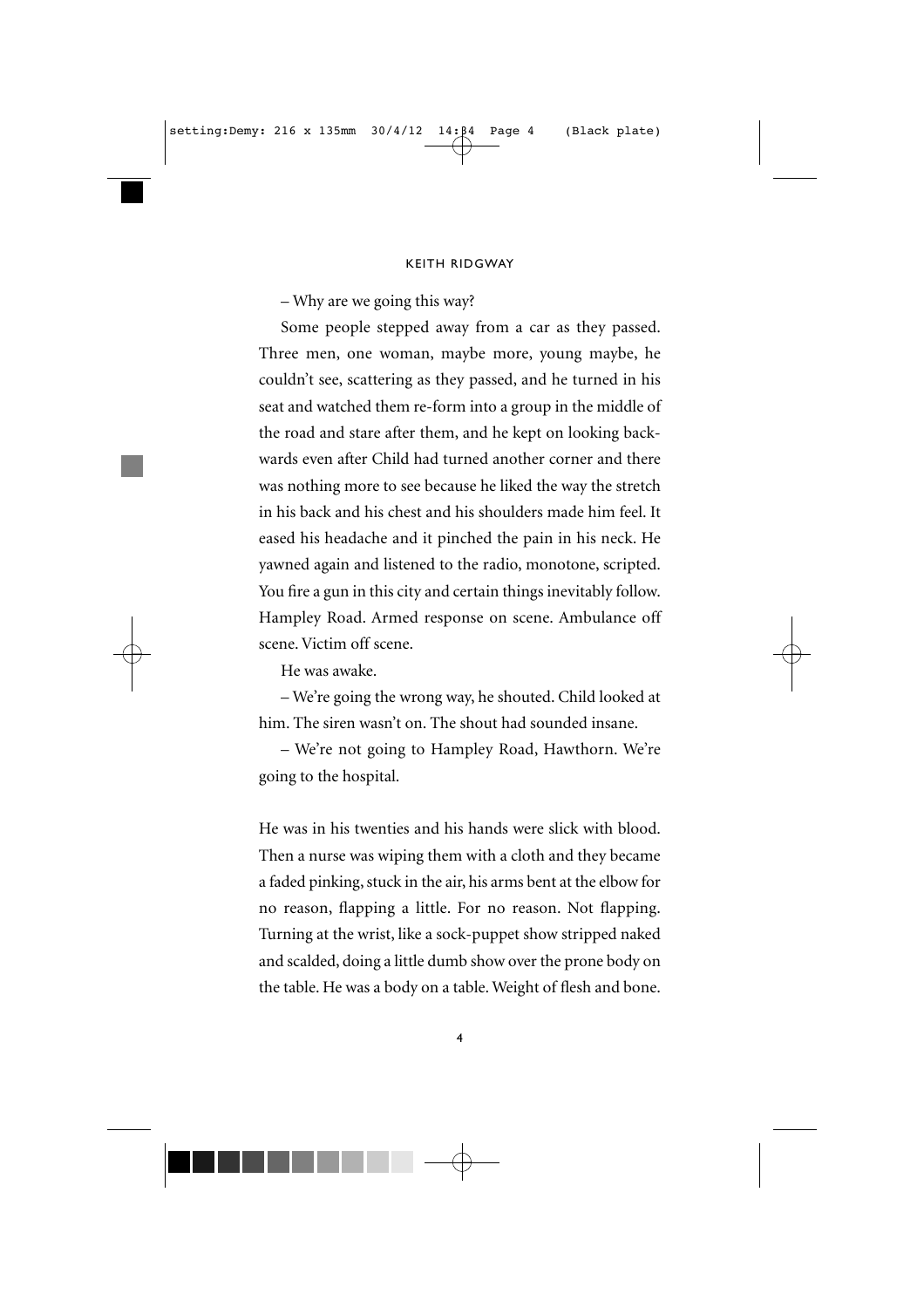Wound and contusion. Half a dozen people gathered around him with what you would swear was ill intent, such was the way they shouted and darted and snapped. They poked and peered at the body. They tubed the body and they hooked it up. They shifted and bound the body. They cut and pressed and injected the body. They worked on it as if furious.

Hawthorn was sweating and cold.

– Lay your arms down, Daniel, that's it, lay them down. Daniel? Daniel! Put your arms down for me darling, that's it.

– Move please.

Early twenties, average build. He was moaning and shockingly alive, and his socks were still on his feet, and there were drops of blood, splatters, on his legs somehow, his bare legs, raw looking. His underpants too, still clinging to him, but halfway down his thighs, where they'd been pushed or pulled. His genitals looked out of place, as if they were the last thing you'd expect to find on a naked body. The rest of his clothes had been cut from him and lay in a sodden heap on a side table. All the attention was focused on his stomach, his abdomen, around there somewhere. Hawthorn tried not to see too much.

Child moved over to look at the clothes. Hawthorn stood off to the right, glancing at the discarded bloody things that littered the floor – bits of bandages and padding from the ambulance, yellow needle caps, little torn open packages.

– Move, please.

– Can't get at it there.

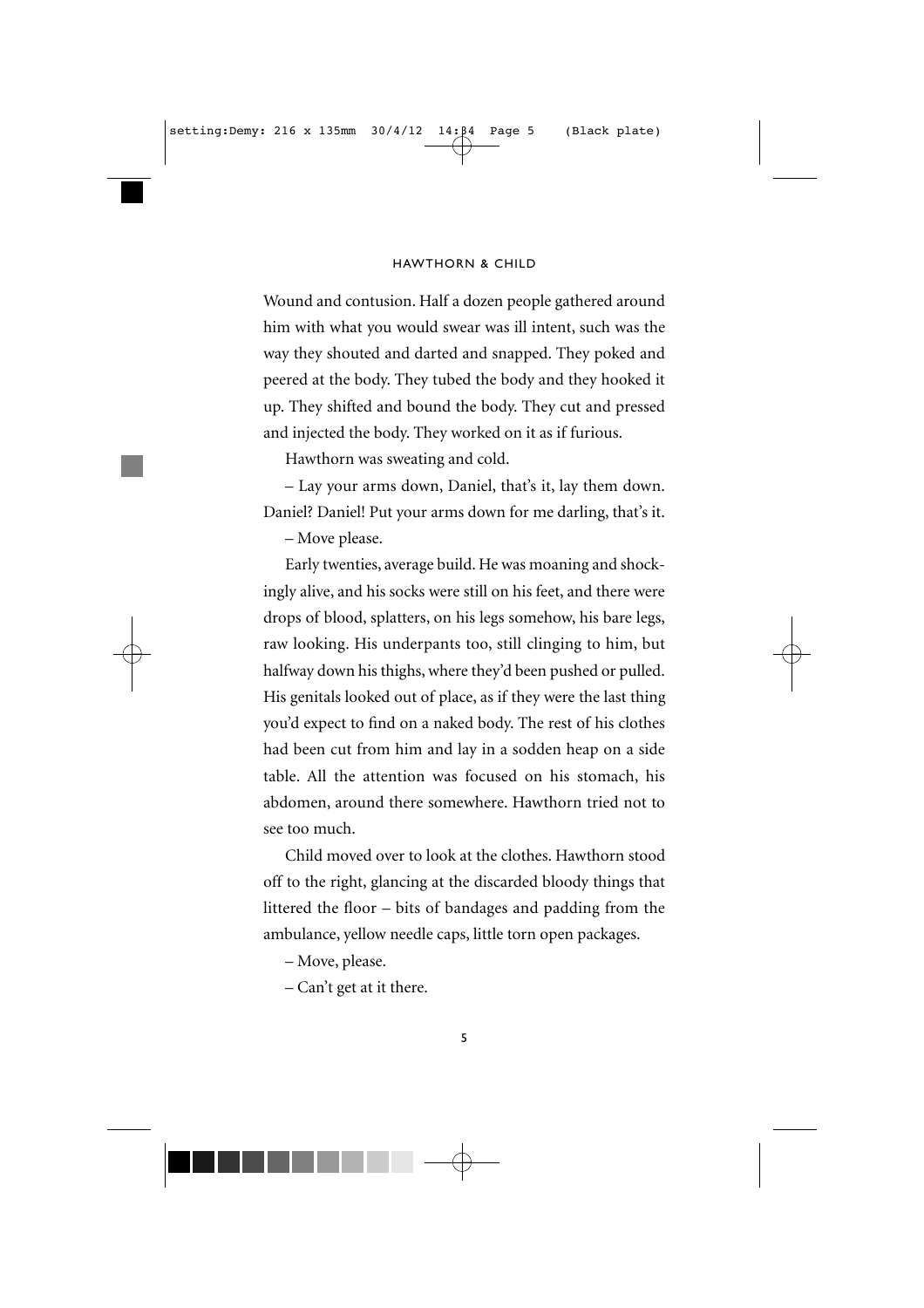– All right, Daniel. Don't move if you can.

– Move, please.

– Watch it. Clamp . . . pack here. Here.

He shrieked. Daniel. A short painful burst of non words, and his arms were up again, and Hawthorn found himself looking suddenly for his face.

– OK, Daniel, OK, easy. That's the worst of it. The pain will ease now. Daniel? You OK, Daniel?

His face was smeared in blood. His chest was covered in bits and pieces. They were using it as a table. His eyes were opening and closing. His mouth was making shapes.

– OK, he said. OK OK OK. OK.

Child reappeared.

– Can I ask him a few things?

– He's going straight to surgery.

– Hang on, said a nurse.

– Daniel? I'm police.

– Hang on, I said.

Hawthorn had his notebook in his hand. He looked at it. He rummaged for a pen. Child was leaning over the boy's head.

– Daniel, can you remember what happened? Can you tell us what happened?

– I was shot.

One of the nurses laughed.

– Do you know who shot you?

They were moving around him faster now, taping things to

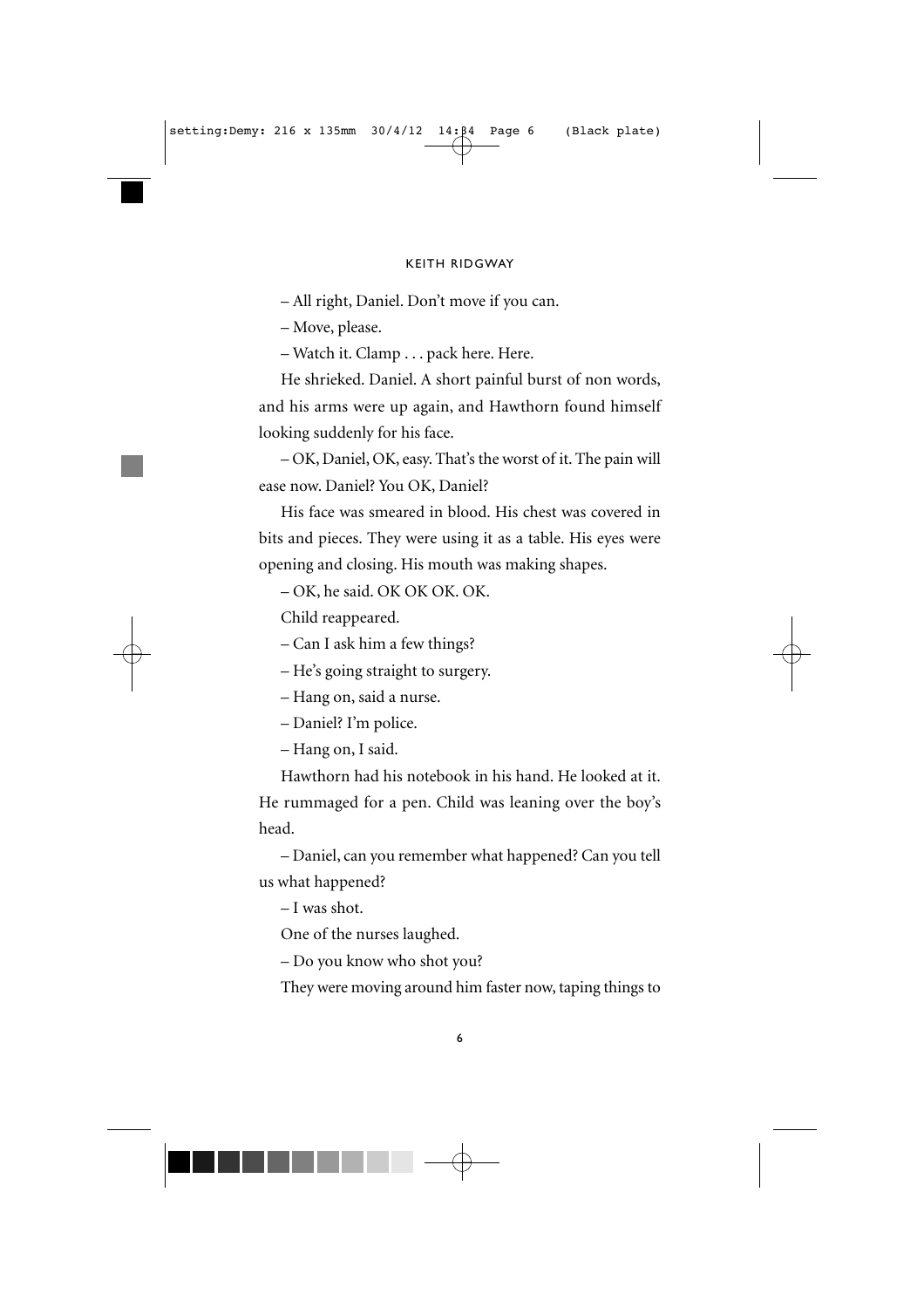his arms, cleaning, wiping patches of his skin with pads and cloths. A nurse was cutting away his underpants. On his hips there was padding, bandages, a hand holding things in place. There was a smell of sweat and blood and piss. They covered his lower body with a sort of paper sheet.

- A car. Shot me.
- What kind of car?
- Old car.

His voice was full of hard breathing but it was clear. His hair was damp. One of his eyes was bloodshot. His skin was a horrible white. There was a dark bruise coming up on his left shoulder. He looked around them, around their heads and at the ceiling behind them. Then his eyes fixed on Hawthorn's eyes and stayed there.

– Daniel? What do you mean old? Like an old banger?

– No. Old-fashioned.

He looked at Hawthorn. As if he thought it was Hawthorn who was talking to him.

– Do you mean a vintage car?

– Vintage. Yeah. OK. Came along. Side me.

– Did you see who was driving?

 $-$  No.

– Did you see anyone in the car?

 $-$  No.

They took the brakes off the trolley.

– That's all I'm afraid. We have to get him to surgery. Right now.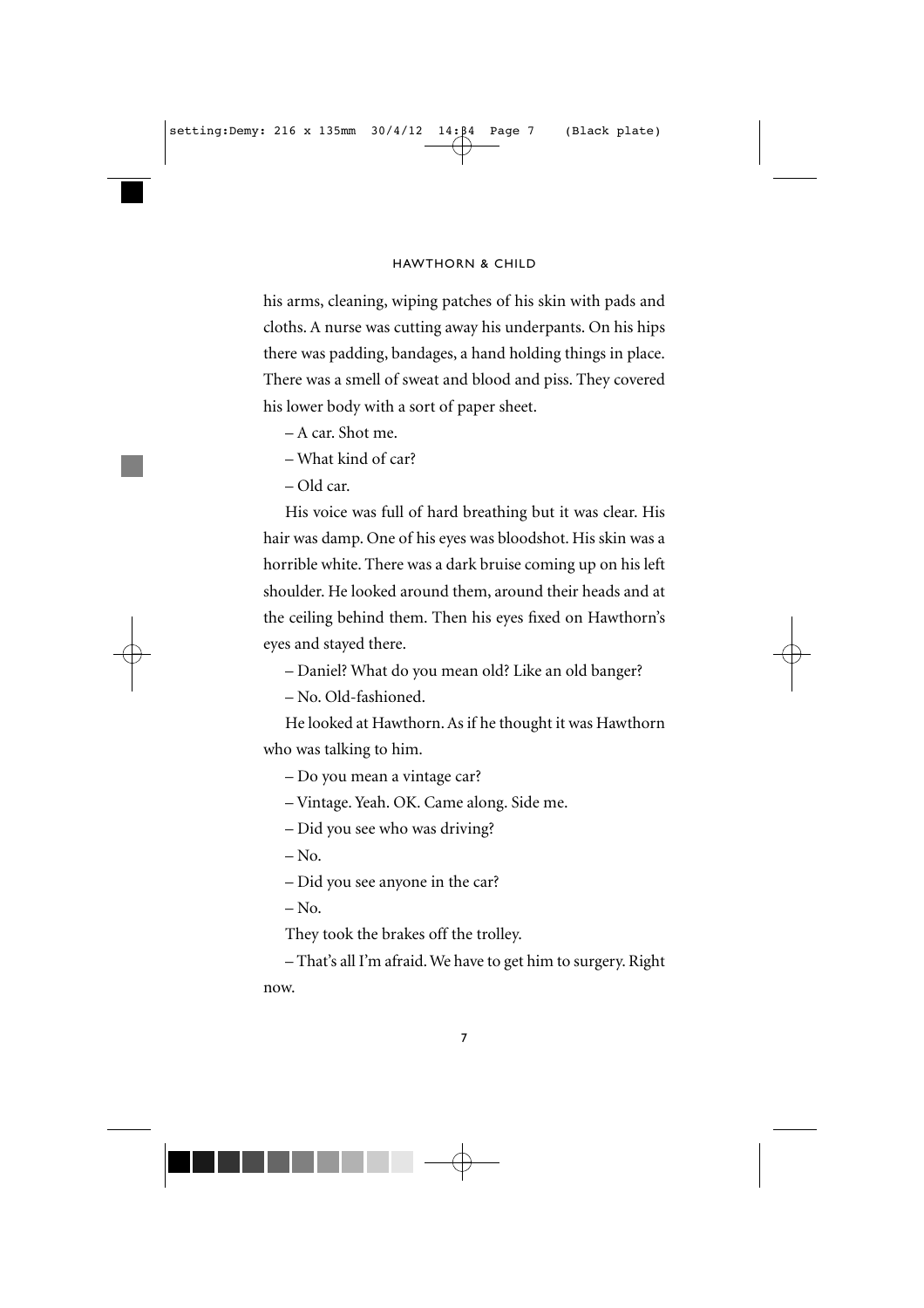– What colour was it, Daniel?

– Dark. Black or . . . dark. Sideboards. Not sideboards. At the side . . .

– Running boards?

– Running boards.

They began to move him. He looked straight up. At the ceiling and the lights.

– A beautiful old car came out of nowhere and shot me.

Hawthorn called in. Frank Lenton was running the office.

– A vintage car?

– With running boards. Dark. Possibly black. Dark, anyway.

– Number plate?

 $-$  No.

– Model?

 $-$  No.

– A black vintage car with running boards.

– There can't be very many driving around at 5 a.m. on a Monday morning, Frank. Don't sound so glum.

They had the place to themselves. Child had put on a pair of latex gloves. He opened the wallet that sat beside the clothes. Hawthorn held the phone out towards him.

– Credit card, Daniel Field. F-I-E-L-D. Debit card. Work photo ID. IFM Banking. City. 38 Cellar Street. Echo charlie 3. 4 yankee delta. Oyster card. Nectar card. Tesco Club card. Virgin Active gym card. Boots card. Café Out loyalty card. Tea Smith loyalty card. Two twenty-pound notes and one ten.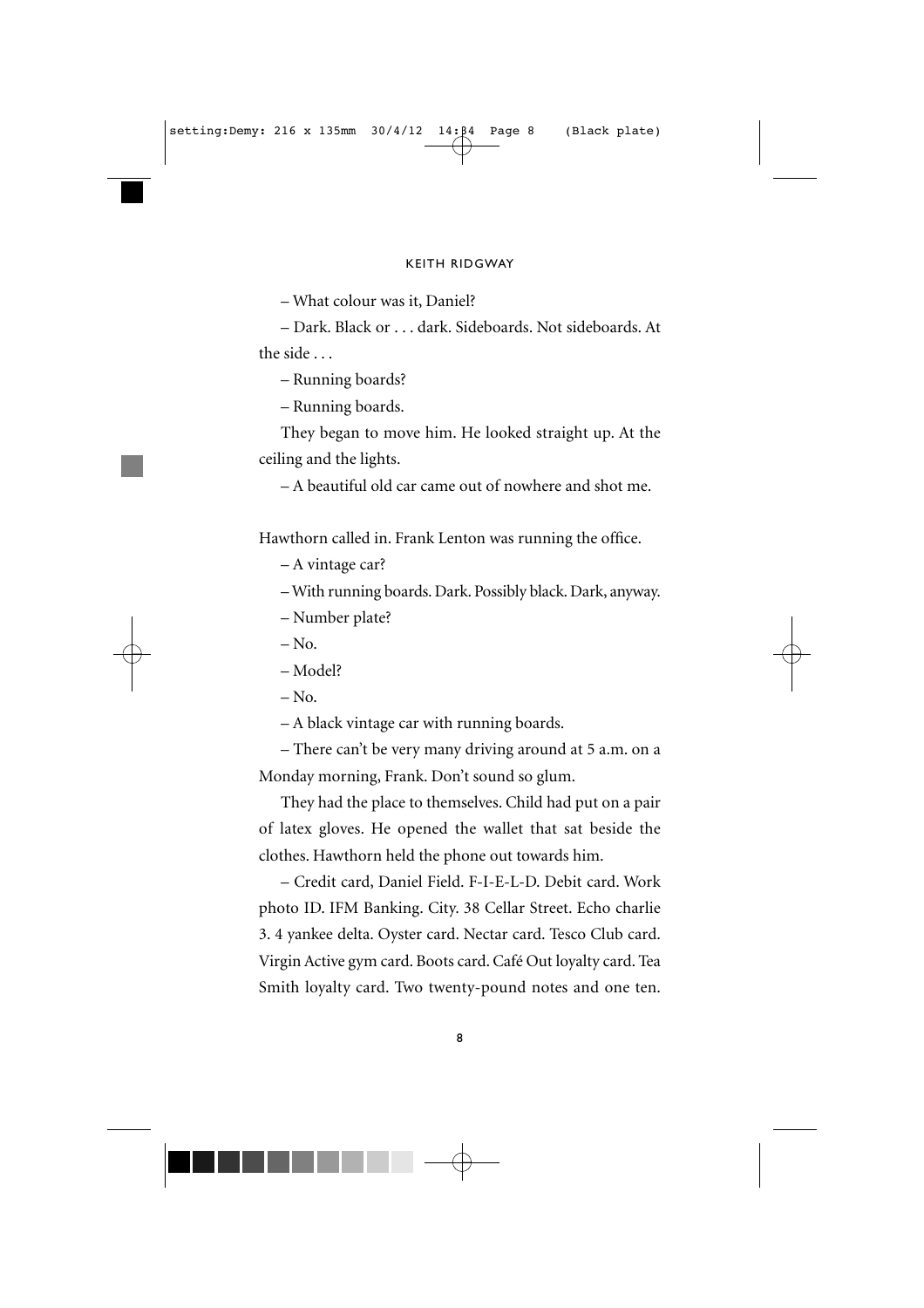Three first-class stamps. Business cards, various, blah blah, not his. No driver's licence. No address.

There was silence on the phone. Hawthorn put it on speaker and set it down on the table. Child was going through the clothes, shaking his head. Charcoal suit, white shirt, tie, light raincoat, black shoes.

– There's no phone here.

– No phone, Frank.

There was a pause, then a crackle.

– There's one at the scene.

– Whose scene?

– Rivers is on his way. Lowry and Clarke are there now.

Give me one of the numbers. The credit card.

Hawthorn leaned over the card and called out the numbers.

– Is he dead then?

– He's gone to surgery.

– Right. Daniel Field. 16 Nestor Lane, N-E-S-T-O-R.

L-A-N-E. November 4, 4 echo alpha. D.O.B. twenty-eight, nine, nineteen eighty-seven.

Hawthorn wrote. A nurse came back into the room.

– Where do you want us, Frank?

– No idea. Hang on.

The nurse started cleaning up. She ignored them. Child looked at her.

– Will he make it?

She shook her head.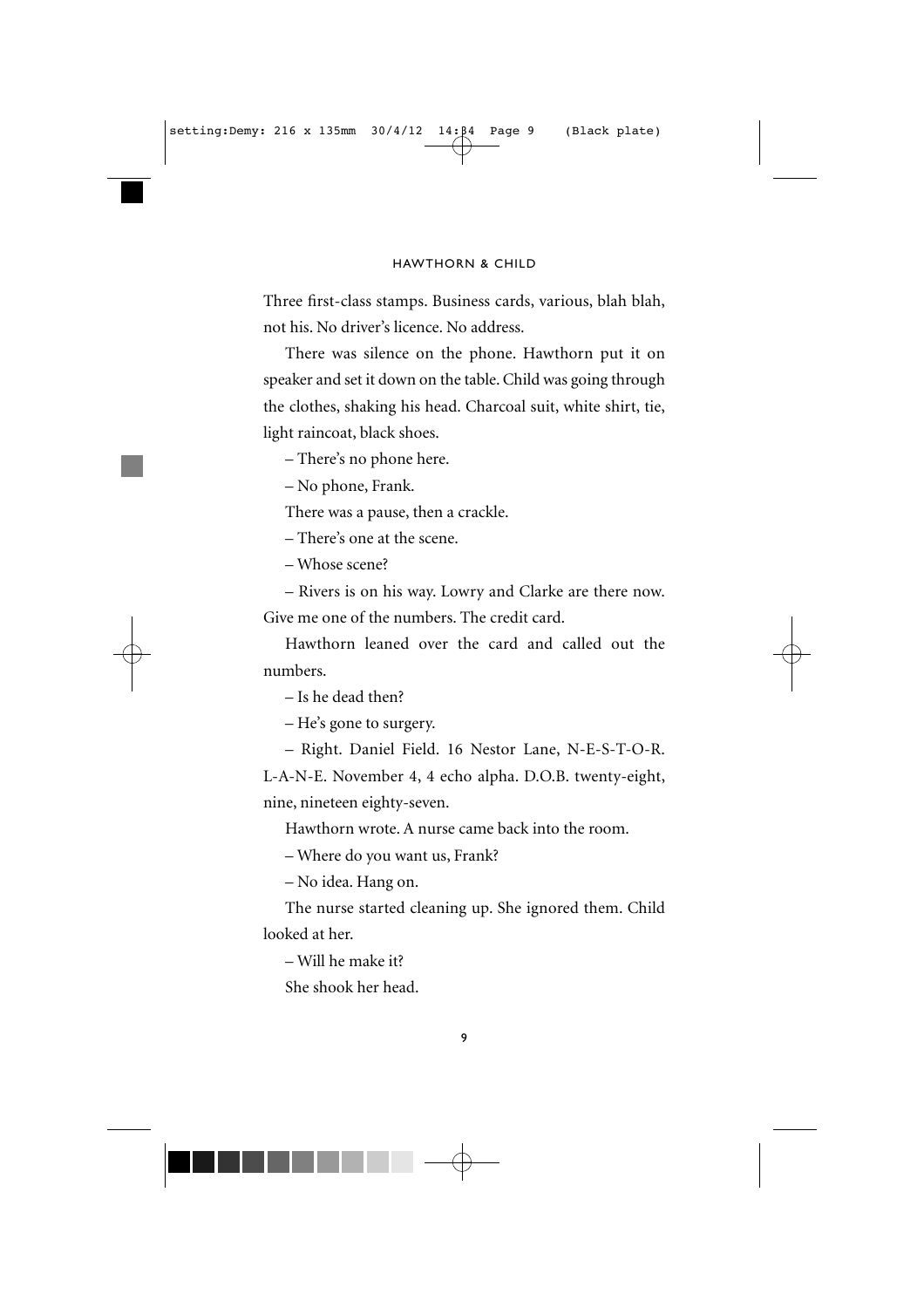– Don't know. Depends what they find in him. How much blood he lost.

Hawthorn picked up his phone, took it off speaker, held it to his ear.

– Looked like he lost a lot.

– Nah. Internal bleeding will kill him, you know? But maybe. From the way he was talking, moving, that's a good sign. He was not very weak.

Frank crackled back in his ear.

– You were at the . . . Mishazzo thing. You on that?

– Yeah.

– Hang on.

– How long will he be in there?

– I don't know. A long time probably.

He looked at her hands.

– OK, Mishazzo is covered, said Frank. You stay there. Wait to hear from Rivers.

They went looking for the paramedics who had brought him in. They were mopping out the back of the ambulance.

– Did he say anything?

– He said 'What the fuck happened?' a couple of times. He kept on saying 'I've been shot' like he couldn't believe it. And he mentioned a car.

– Did he say what kind of car?

– No. I asked 'Who shot you?' and he said 'A car'.

– Nothing else?

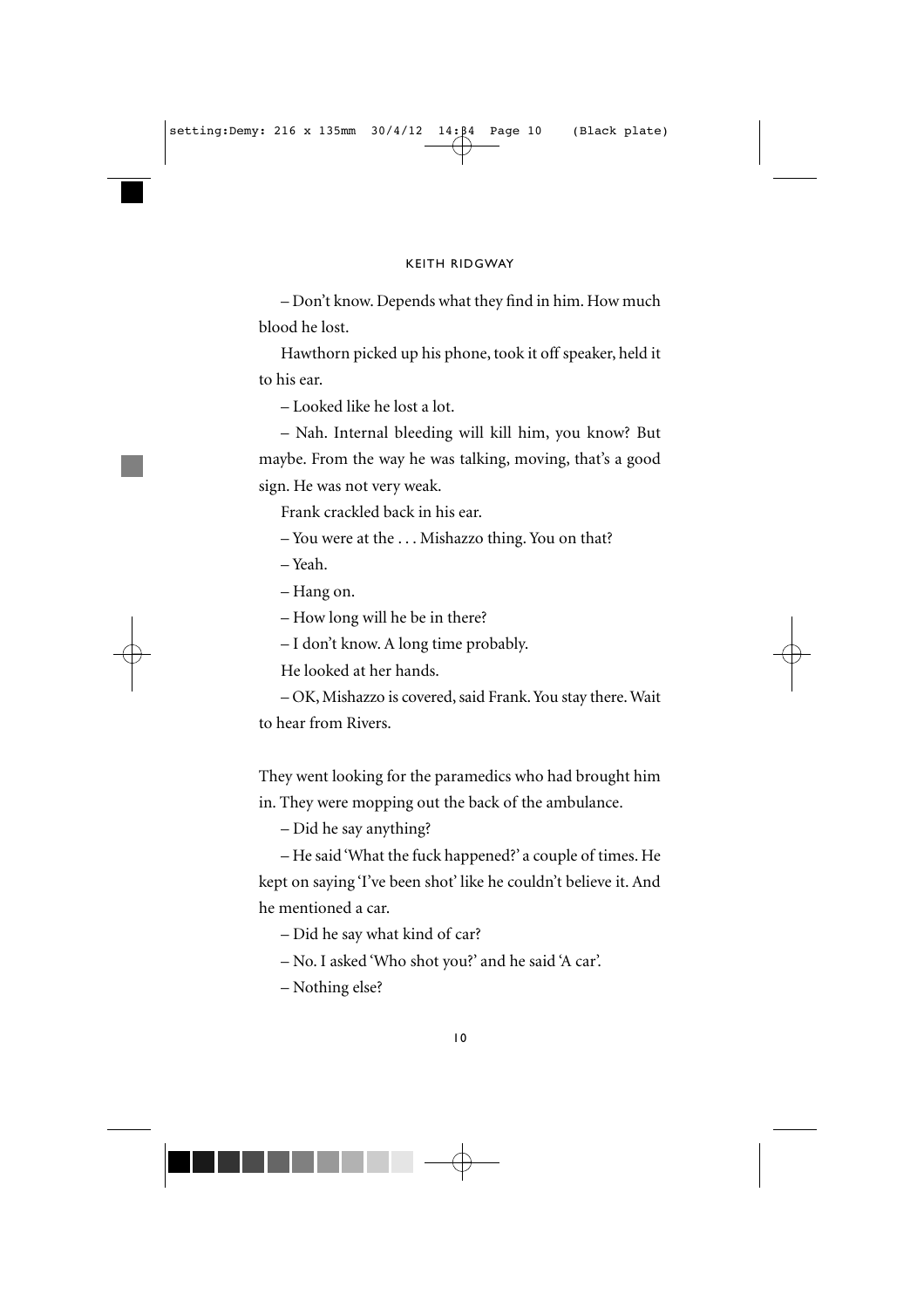- Nope.
- Do you think he'll make it?
- Nope.

They went to the hospital café. It was too early apparently for anything hot to eat. They had cling-filmed sandwiches and risked the coffee. They sat against a wall, side by side, Child between tables with his legs crossed. He cleaned his glasses and watched Hawthorn.

- Sandwich is yesterday's. Dry.
- Try the coffee.

Hawthorn tried the coffee.

– It's all right.

Child took a sip and made a face.

- Café Out, he said.
- Yeah.
- Is that a gay thing?
- Yeah.
- So he's gay?
- It's a café. They do nice cakes. I wouldn't assume.
- Well, did that look like gay cock to you?

Hawthorn looked at Child seriously for a moment, and said nothing. Child chewed and looked back.

– Who drives vintage cars? he asked, firing crumbs at the air. I'll tell you who. Creepy old queens in cravats. Living in creepy old mansions in Hampstead. You know, with the dungeon.

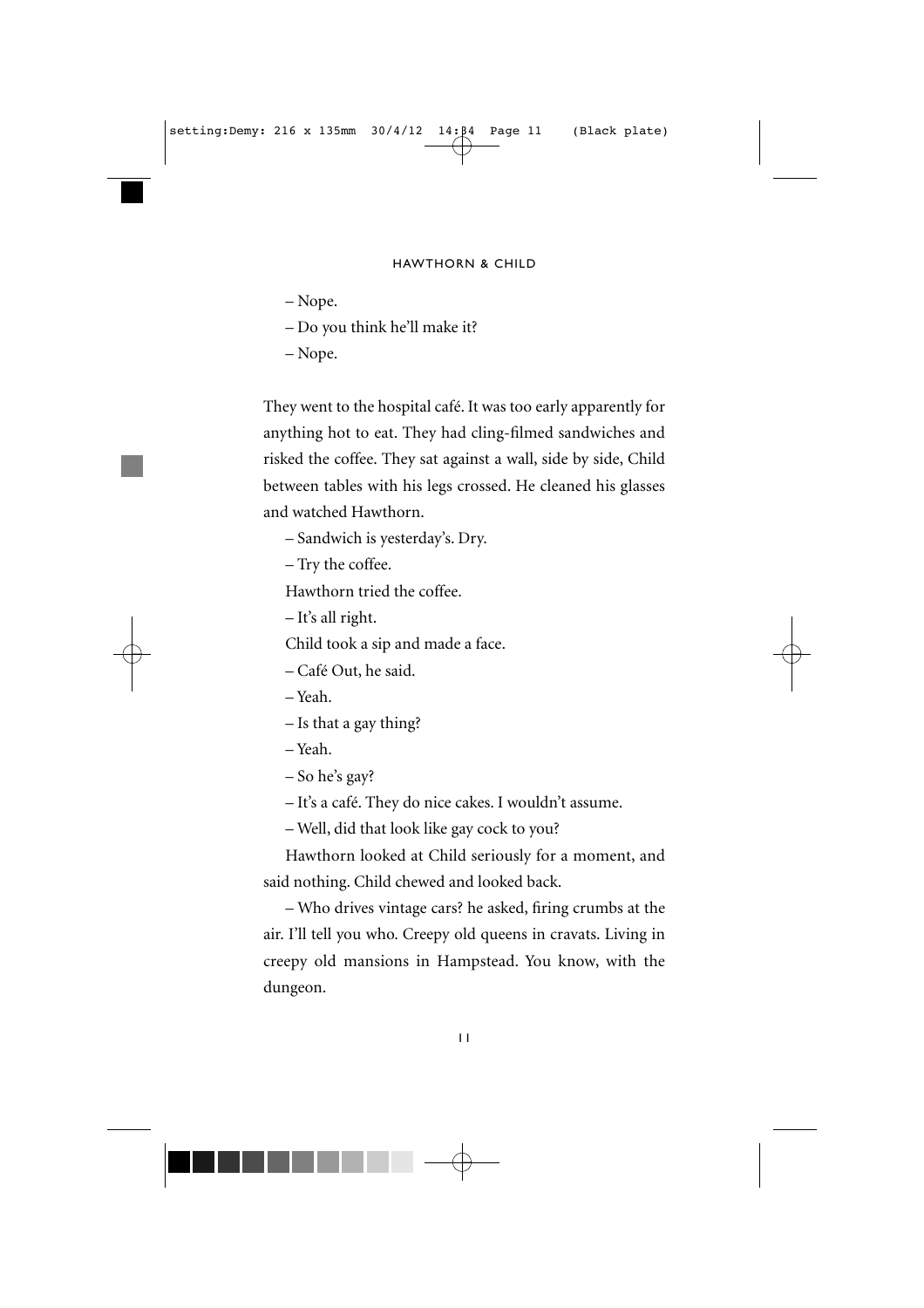Hawthorn smiled.

– Young Daniel's broken someone's heart, said Child.

– The dungeon?

– The dungeon.

Hawthorn shook his head.

They watched a man wipe tables. He wore his hair in a net.

– When he wakes up, Hawthorn said. He watched himself use his fork for emphasis. *If* he wakes up. We need to get a better description. We need to get an artist in. Do we have a car artist?

Child laughed.

– Do we have a car artist?

– Yeah.

– I don't know. We'll find that out. Tell Rivers we need a car artist.

Hawthorn yawned and his eyes filled up. He stopped. Stared at the table. He carefully closed his eyes. Opened them again. It was just the yawn. He thought. After a moment. He blinked a couple of times. Cleared his throat. Sipped the coffee. Child was talking.

– Rolls Royce Silver Shadow. An actor or something. Sixties pop star. I should have had juice. I feel like a bag of shit. You need to watch that eye rubbing thing. You already look like someone's poked you with a pair of fingers. I want a bed. You think they have empty beds here somewhere? Unlikely, isn't it? Unlikely.

\*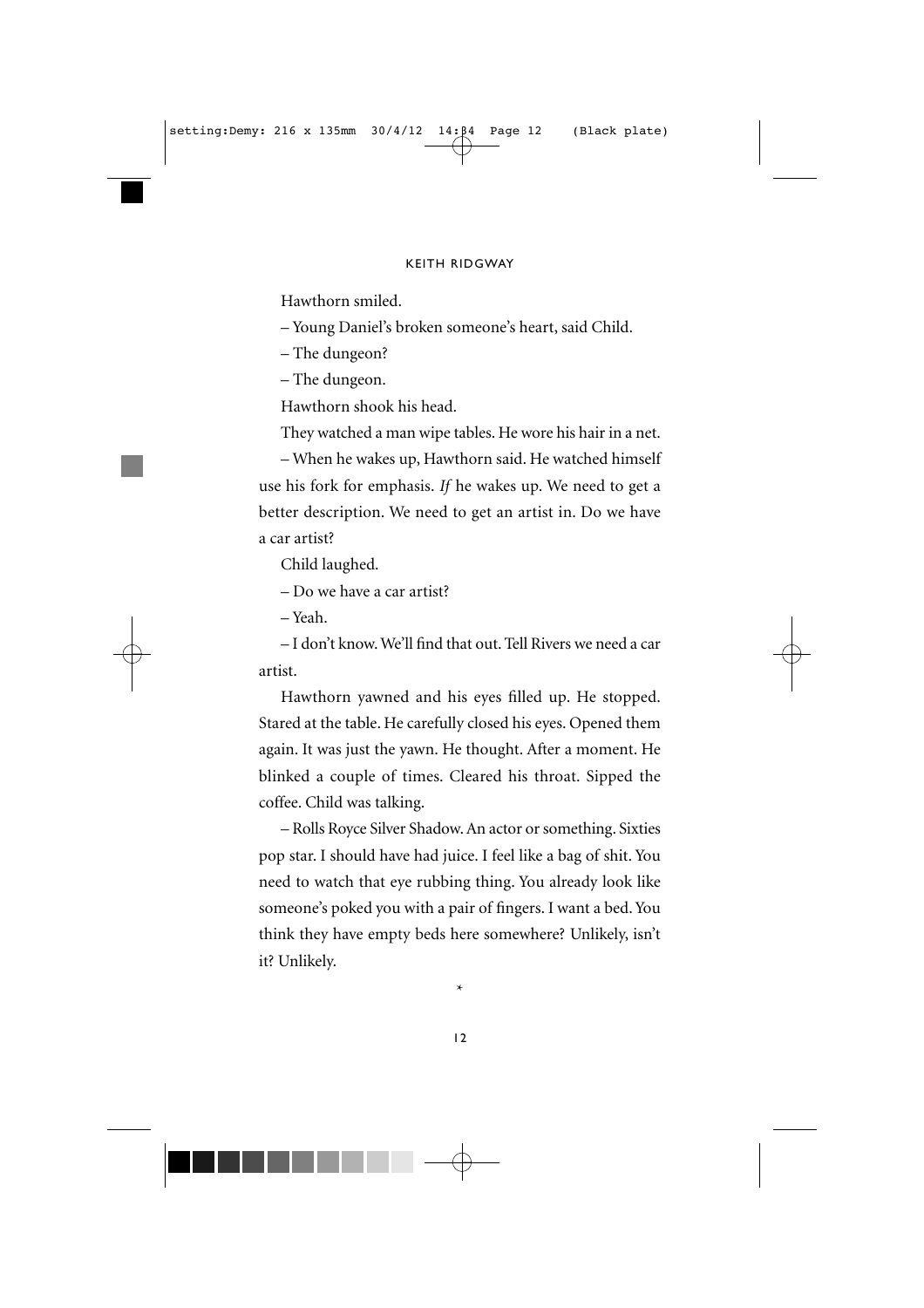Hawthorn called John Lowry.

– Do you have his phone?

– Yeah. What's all this about a vintage car?

– Vintage car. It's what he said. Old car. With running boards. Pulled up beside him. Shot him. That's all he knows.

– Is he sober?

– He's a banker. On his way to work. What's it look like there?

Child was at the counter negotiating free coffee refills. Hawthorn watched him.

– Useless. It's towards the end of the road, where it meets the main road. He's been walking on the footpath, left hand side of the road, coming up to the crossroads, he's passed the parked cars, into the clearway. There's a bullet in the wall, they're getting that now. Very small calibre, looks like. So we have . . . at least two shots. We have ear witnesses going up to five, but you know what that's like. No eyes. He's left a shoulder bag, with a computer and stuff in it. So, it's no robbery. He's dropped the phone as he fell, either out of his hand or his pocket. No weapon, no shell cases. Cold road. Looks light to me, apart from the bullet. A banker?

– Yeah.

– Well fuck knows then. CCTV is killing good policing. Rivers is here, talk later. Oh. Hang on.

Hawthorn looked at his phone. It was filthy, covered in a film of grease. Dirt clogged the sockets. A patch of some sticky unidentifiable substance adhered to its screen. Child

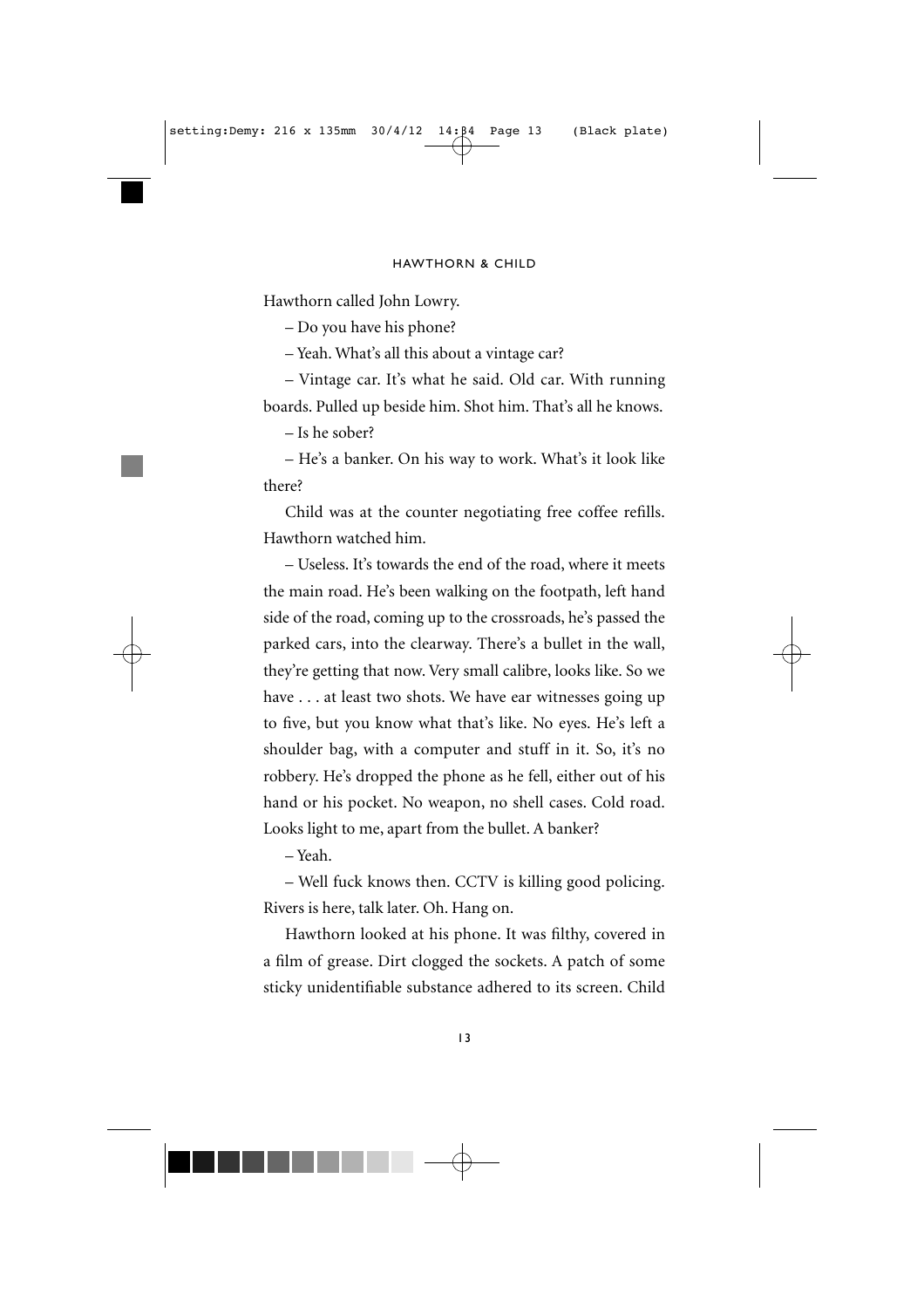was coming back to the table with two coffees.

- Hawthorn?
- Yes.
- Rivers.
- Morning, sir.
- He's tripping, isn't he?
- I don't think so.
- He's in surgery now?
- Yes, sir. No one seems to know if he'll make it.
- Did he actually say *vintage*?

– He said *old* and *old-fashioned*. Child offered him *vintage* and he took it, like it was the word he'd been looking for. He was specific about running boards, unprompted.

Rivers was quiet for a moment.

– There's that Chrysler thing. It has sort of fake running boards. Well. OK. If that's what we've got then that's what we've got. The Good Samaritan who stopped and called it in is a Mr Jetters. I'm sending him to Highbury. Go down there and get a statement from him. Stay in touch with the hospital though. There's a uniform on the way for presence, but I want you back there as soon as he's out of surgery.

Alan Jetters was a thin man in his forties with blood on his shirt. They found him in reception, pacing. He was in a hurry, he said. He needed to get to work. But he was full of adrenaline and really he wanted to talk. Hawthorn apologized for keeping him, shook his hand, introduced Child, offered him

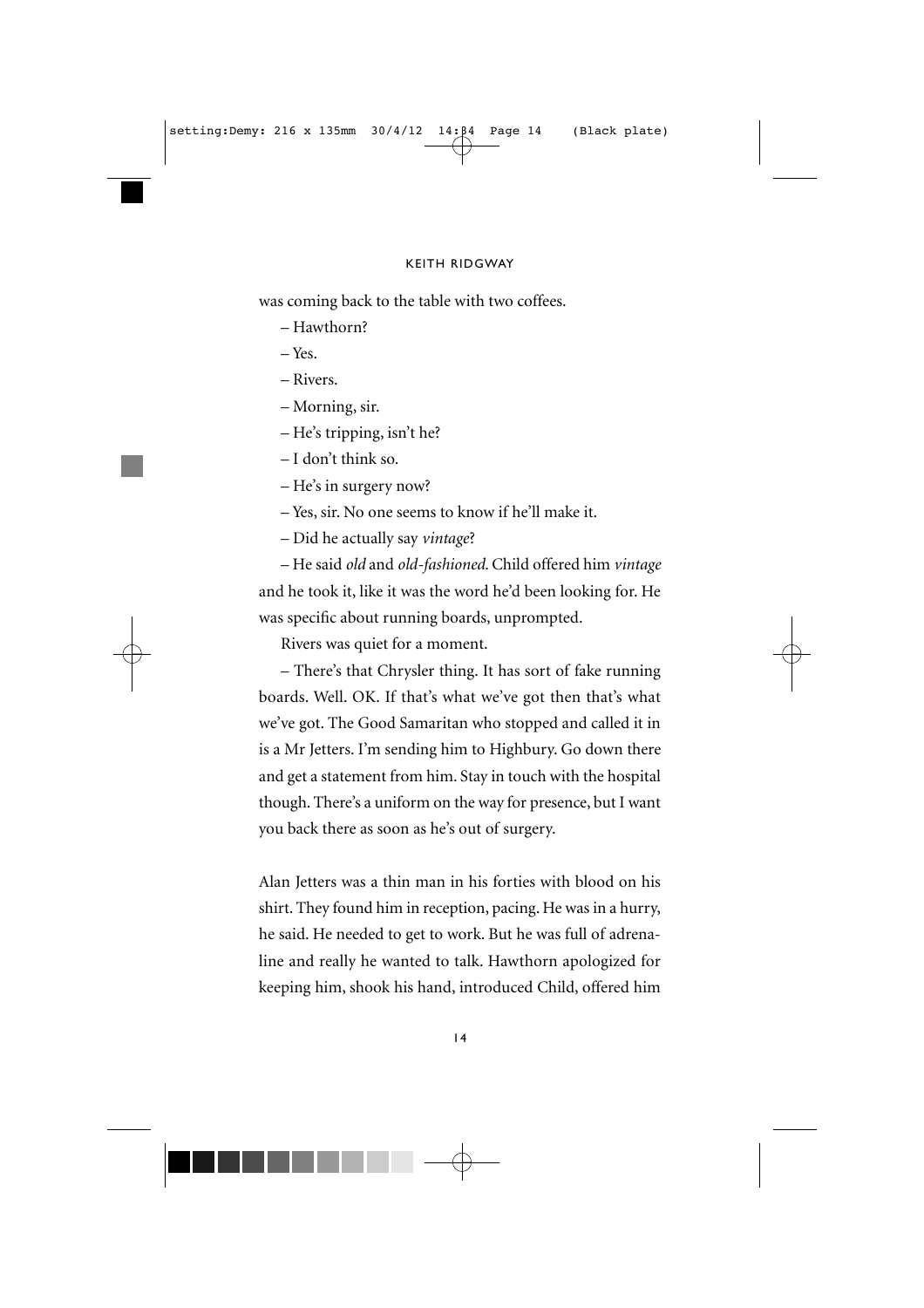tea. He didn't want tea. They found a room on the second floor. Child went off to the toilet. Hawthorn took off his jacket, glanced at the machine.

– We'll just wait for Detective Child to get back.

– Does he get a lot of ribbing?

– What's that?

– Child. Over his name.

– Oh, ribbing. A little. Yes. I suppose he does. I've stopped noticing really.

– That's not good for a policeman.

– No.

– To stop noticing.

– No.

Hawthorn sat at the table writing things in his notebook.

Child came back. Hawthorn fiddled with the machine, then moved out of the way to let Child do it. The building was overheated. He thought about bullets and cold and Daniel Field's red hands, pink hands, stuck in the air. He missed the cold.

– Is this going to take long? Jetters asked. I'm late for work.

– So is Daniel Field, said Child.

There was a silence, in which Child, turning away from the machine, shot Hawthorn a wink. Then they were all sitting, and the little lights were green.

– He died?

– No, not yet. He's in surgery. His condition is very serious.

– I didn't know his name. I asked him, but I couldn't make

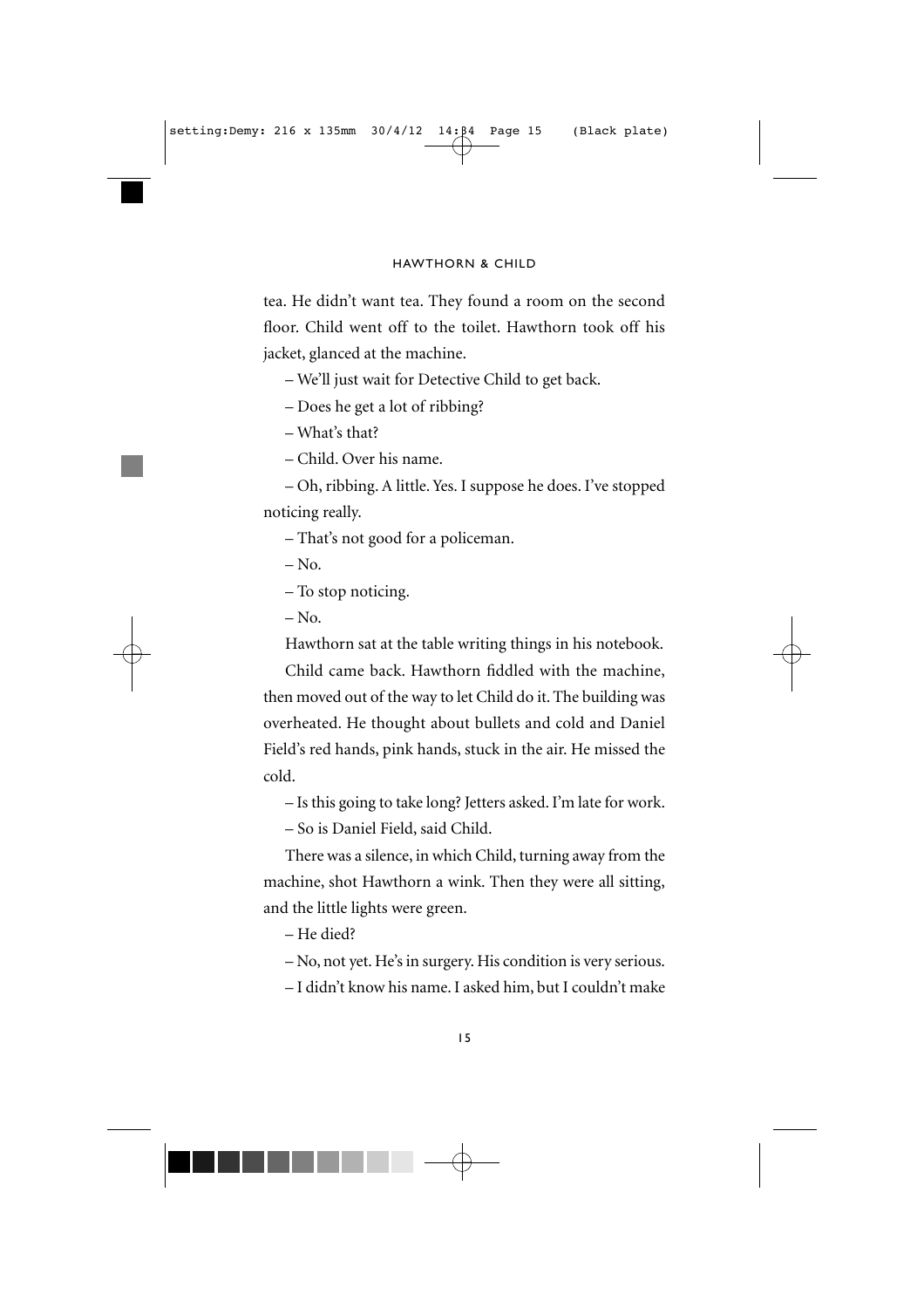out . . . Anyway. I'm happy to be of whatever help I can. Of course.

They got him to say his name, his address, his date of birth. They said their names.

– Can you just tell us, Hawthorn said, everything that happened, from the beginning?

He offered too much detail. He told them about his usual morning routine, about the slight differences there had been that morning. He told them his route to work, what was on the radio, what the weather was like, how he'd felt, what he was wearing. He was fascinated by the fact that he had guessed that the gunshot was a gunshot as soon as he'd heard it, even though he knew nothing about guns and had never been near one, apart from a go at clay pigeon shooting on a weekend away once, and he hadn't liked that, because he was no good at it, and found those sorts of organized work outings quite awkward. And so on.

Hawthorn wrote things down.

He had been approaching the turn from Almond Road on to Hampley Road when he'd heard it. The first thing he saw when he turned the corner was Daniel Field on the ground. He had driven over to him, pulled in and gone to help.

– He was writhing. Half shouting. Half shouting and half crying. He seemed in terrible pain. He was clutching his stomach, he had his hands pressed to his stomach, but there was blood seeping through his fingers.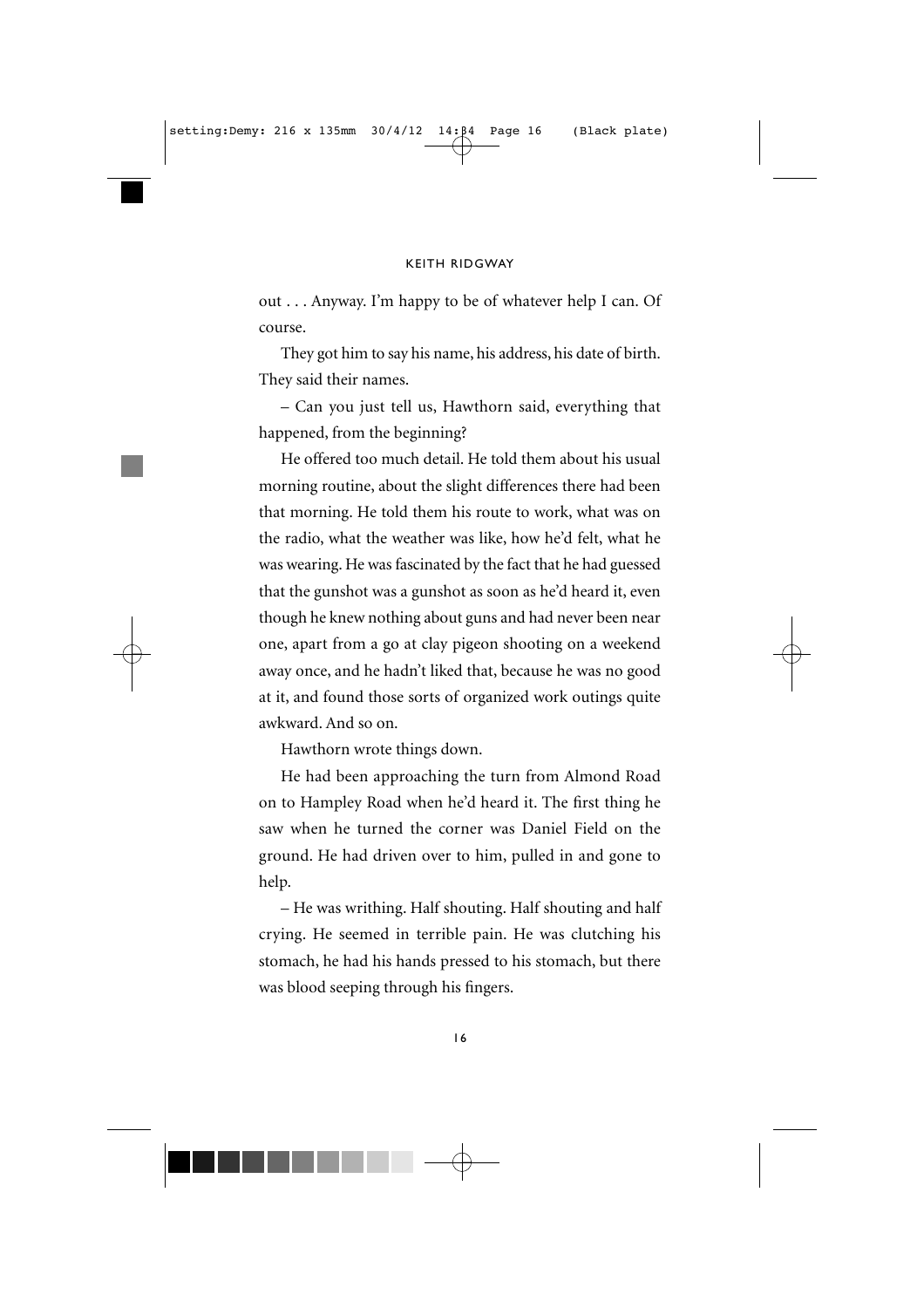Hawthorn wrote down *seeping*. It occurred to him that it was the wrong word.

Jetters had taken off the scarf he'd been wearing and used it instead. Then he'd called 999.

– Did he say anything?

– He kept saying *fuck*. And not much more I'm afraid. A lot of groaning. He seemed to pass out for a moment – and when he opened his eyes he said *What happened?* but that was all.

– You talked to him.

– Yes. I jabbered. I don't know what I said. A lot of non sense I imagine. *You'll be alright. Hold on. Ambulance is coming*. That kind of thing.

– Did he look at you?

– Yes. Yes he did. When I first arrived he looked me in the eye, and I think for a moment he wondered if I was . . . if I was there to do him harm. He looked scared of me. Perhaps he was just scared anyway. But when I made it clear that I was there to help he didn't look at me so much.

– Can you tell us anything, any half words, anything that sounded like words, that he said? That you can remember.

– Well. I asked what had happened. *What happened?* And he said *car*. And I asked, *Someone in a car?* and he nodded. It was only then that I thought of the possibility of them coming back. I mean, it was, I was . . . it's strange how the mind works. I had seen him, and I had known, somehow, that he had been shot, and I had stopped and gone to help without really thinking about it, and it was only when he said *car* that I

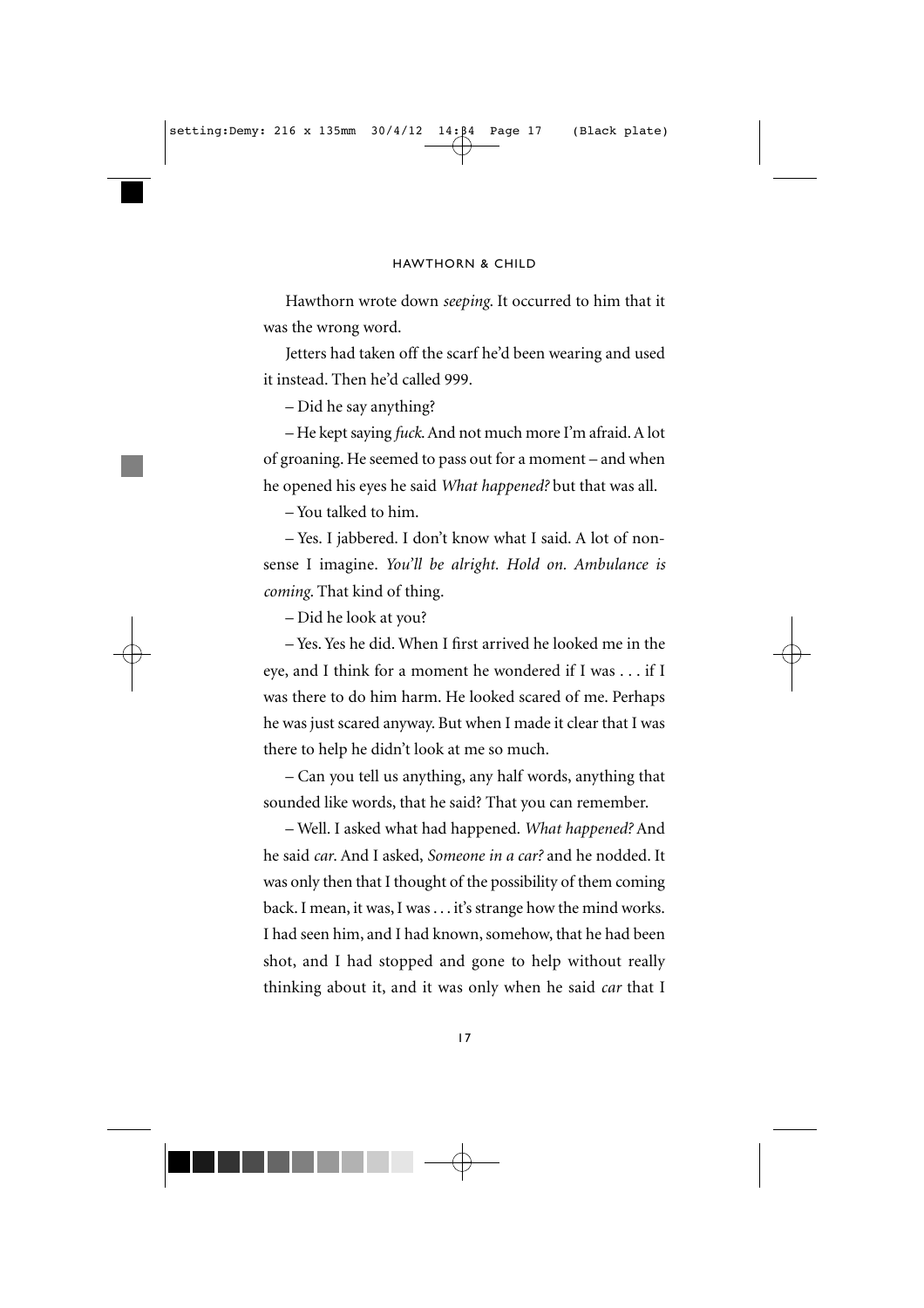thought *uh-oh*, and I realized that they might come back – that someone had actually *shot* him, someone had tried to *kill* him, and that they might still be around, and that I was possibly in some sort of danger.

He shifted in his seat slightly, cleared his throat.

– No one came back, though?

– No. No one. I started to look over my shoulder a little, after that. I asked him what type of car. He said *ochre*.

- Ochre?
- Ochre.
- Are you sure?

– Yes.

Hawthorn looked at Child. He was grinning.

– Do you think he might have said *old car*?

- Old car?
- Old car.

Jetters shrugged.

– Yes, I suppose so. Old car, ochre. Yes. It could have been old car.

Hawthorn wrote for a while but Child kept silent.

– What else?

– What else did he say? I don't think he did say anything else, much. I'm not sure he was trying to say anything. Apart from the couple of questions I asked him, it was just groans and cries and squeals, if I can say that. Extreme pain I imagine. Lots of *Gods* and *Christs*. Though some of that may have been me. He was puffing and blowing. Shivering. He was terribly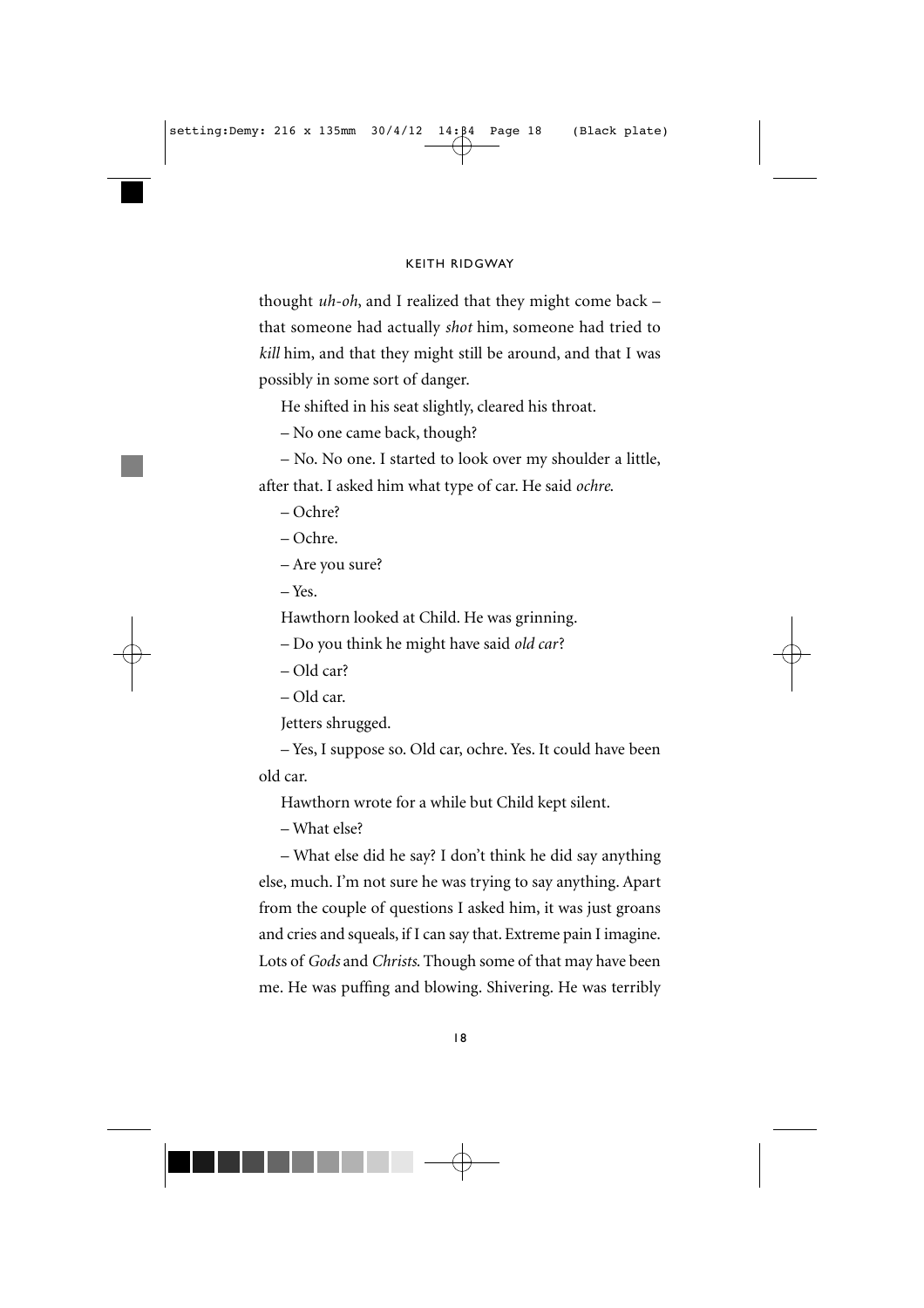cold. It was cold there. Dark. Cold and damp and miserable really. I remember thinking that it would be a terrible place to die. I took off my jumper after a while. Partly to help with the pressure, but also because he was so cold.

– There are street lights there. Aren't there?

– It's shadowy, rather than dark, I suppose. There are lamp-posts, yes. He was about midway between lamp-posts. There are pools of light, pools of shadow.

Hawthorn wrote down *pools of light*/*pools of shadow*.

– When you turned into Hampley Road, did you see anything else?

Jetters coughed. Cleared his throat.

– There was a car. I didn't mention it earlier. It went out of my mind for some reason. And it's very vague now. It was at the junction with Plume Road, leaving Hampley Road. It was there, and I saw it, but I didn't really look at it, if you see what I mean. My attention was on him. On Mr Field. I saw lights I think. Brake lights perhaps, as if it paused at the junction, and then it was gone.

– Which way?

– I'm not entirely certain. I couldn't swear on it, but I have the impression now, I'm not sure why, that it turned to the right into Plume Road.

- North.
- Is it? Yes, you're right. North.
- How would you describe it?
- The car?

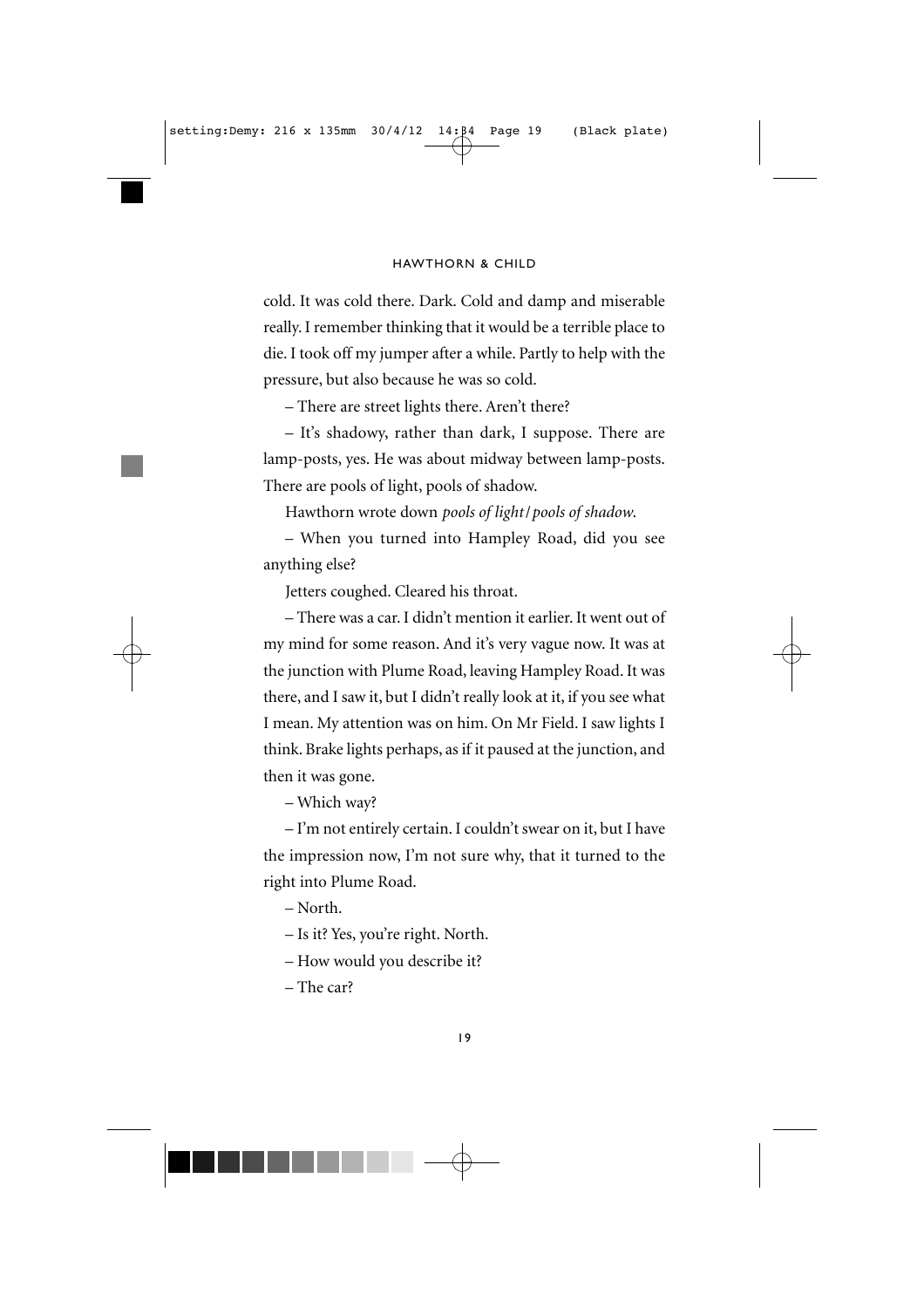– The car, yes.

– Just a shape really. The back of a car. You know. The idea of a car. I think there were brake lights. But you know I'm not even sure of that. But some kind of light or lights. Tail lights or a registration plate light or something. Some kind of shape around that.

– You couldn't see a registration?

– No no. Nothing like that. Nothing so clear. I'm guessing. I don't really know. It was the suggestion of a car, you know. The idea of a car.

Hawthorn looked at Child again. But he just looked back.

– Were the lights high or low?

Jetters looked confused.

– Were they at the standard saloon car height, or were they raised, like on a four-wheel drive for example? Or low down like a sports car?

– Oh I see. I don't know. I don't even know if there were lights. Standard, I suppose. It didn't register. Not noticeably high or low.

– Square lights? Round? Oval?

He shrugged.

– As I say. I am even doubtful as to lights. Shapes of lights is beyond me. Sorry.

– That's OK. This is very helpful.

– Could you hear it? asked Child.

He paused.

– Yes. I think so. Yes, I could, of course. It accelerated off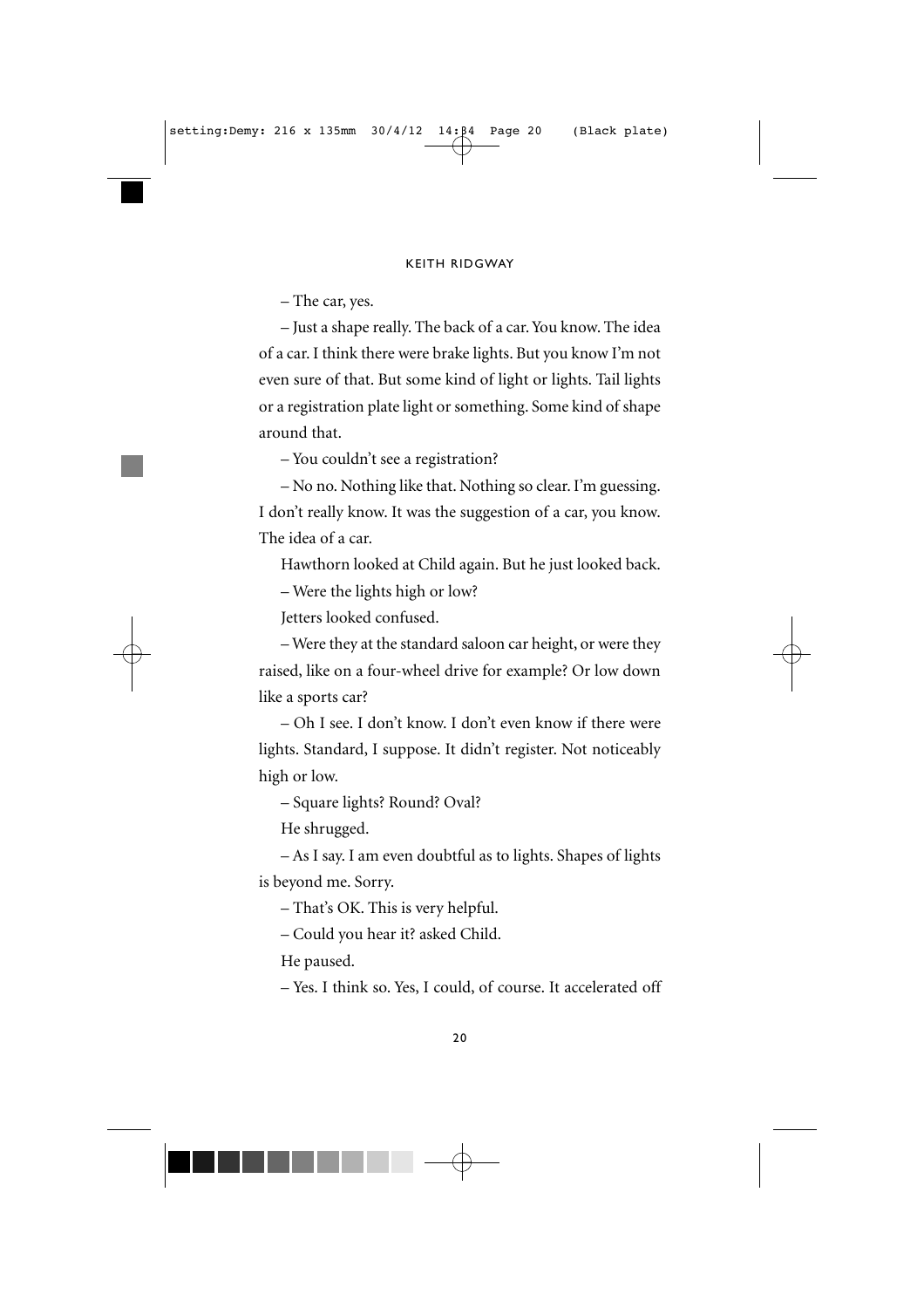from the junction. It was loud. I heard the engine roar. Well, not roar perhaps. But I certainly heard the engine. It accelerated away. It sounded . . . well, louder, I suppose, than I'd . . . louder than you'd expect. I think. Maybe it was just because there was no other traffic around.

– Can you describe the sound? Smooth? Irregular? High pitched?

– It was a rumble, I think. Like a . . . I don't know. A low rumble. I can't quite recall.

They let him think about it for a while.

– Like?

– Oh I don't know. I really can't remember.

– Were there other cars? To the left of you for example, as you came out on to Hampley Road?

– There were parked cars.

– I mean moving cars.

– I didn't look to the left. I don't think. I don't recall looking to the left. I suppose I must have, when I turned the corner, instinctively, to check. But I don't remember. And I don't remember seeing any other cars. Not then.

– Where there other cars after that?

There were other cars after that. Some of them had made Alan Jetters nervous. None had stopped. One was a *very pale gold*.

– Though I suppose it could have been silver, reflecting my amber hazard lights.

– When did you put them on?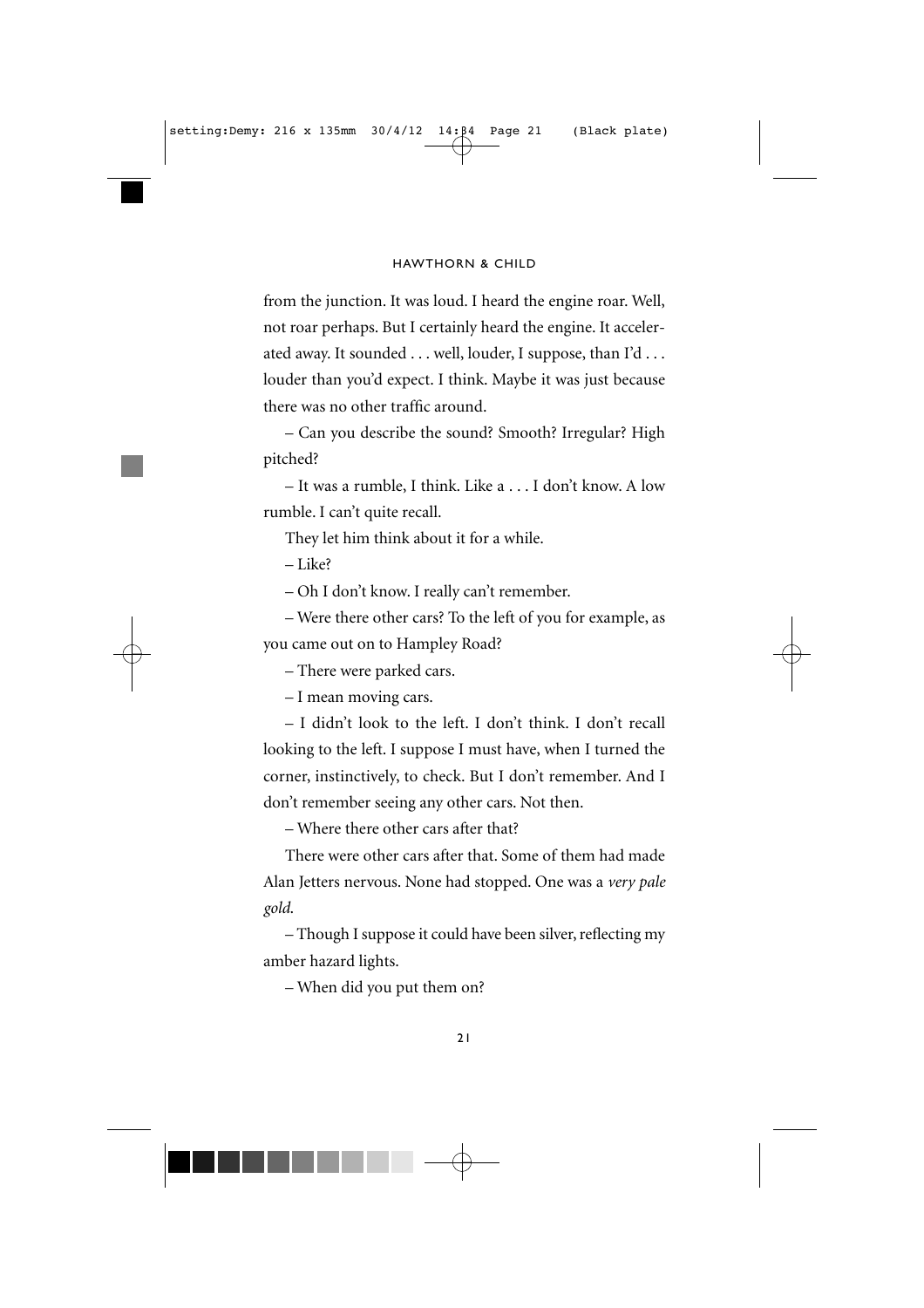– When I stopped. When I pulled in. I actually don't remember doing it, but they were on all the time, I was aware of the flashing.

Another was dark, and had a radio playing loudly. Then there had been a van which he had mistaken at first for an ambulance. But it had not stopped either.

– What colour was the van?

– Off-white. Grey. Maybe just a dirty white.

Then there was a people carrier with dark windows. That was it.

– OK, said Hawthorn. He looked at Child.

– The jumper, said Child. You were wearing the jumper?

– Yes. I usually drive with my jumper on and hang my suit jacket in the back. It's more comfortable.

– What colour is it?

– The jumper? It's taupe.

Child nodded. Hawthorn had to look down at his notebook. He wrote *tawp*, and threw an important looking circle around it.

– Did you drive yourself here from the scene?

– Yes. With a police officer. She came with me.

– Your car is parked out the back?

– Yes.

– What colour is it?

Jetters looked between the two of them suspiciously.

 $-It's...$  blue.

– What kind of blue?

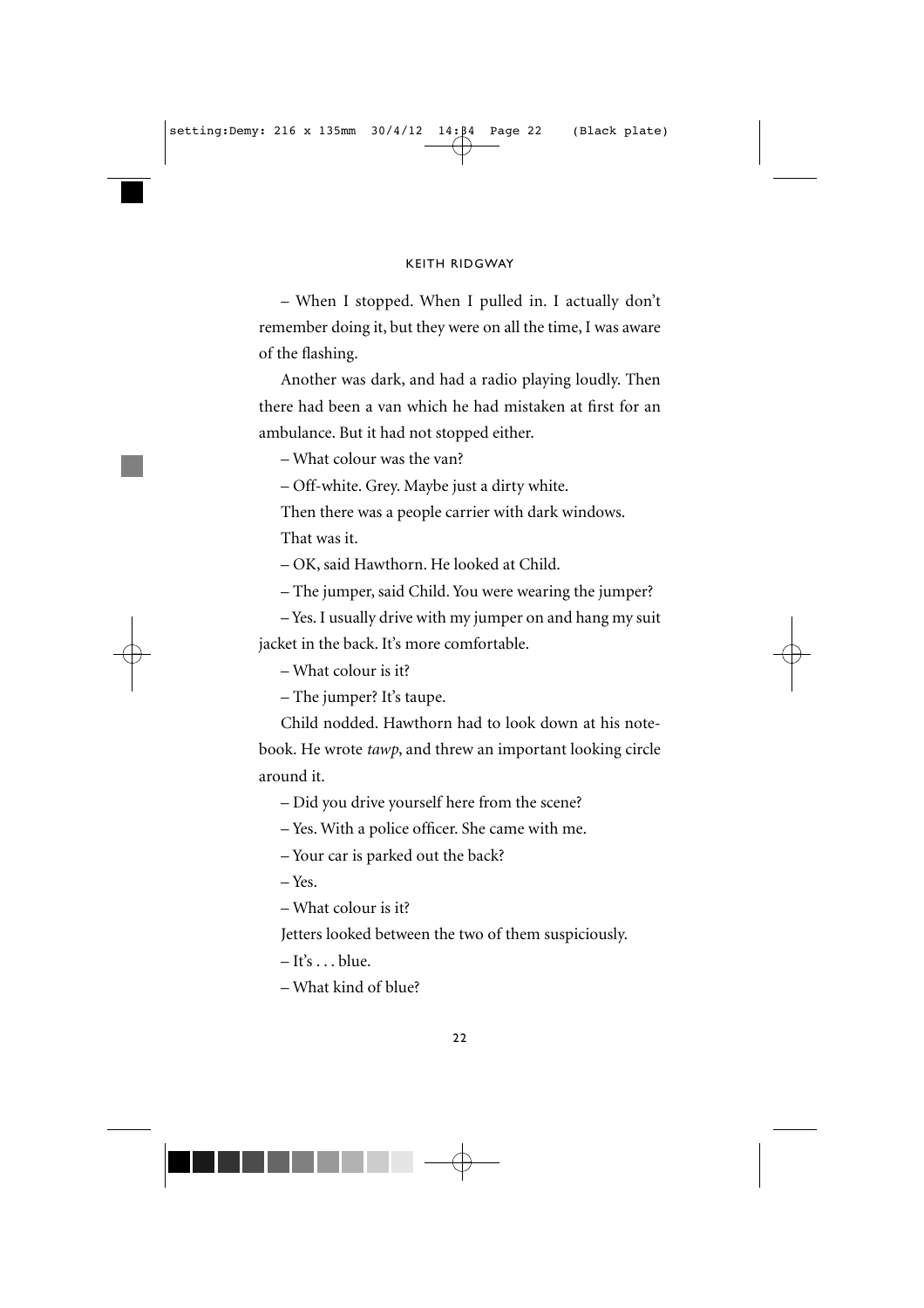– Marine.

Child nodded, grinning. Hawthorn wrote it down.

Hawthorn called Frank Lenton.

No vintage cars could be seen on the CCTV footage they'd so far got their hands on from around Hampley Road. They were starting to examine film from earlier and later and further away. Nothing that could pass for vintage. Nothing older than an early 1990s Toyota.

Hawthorn gave Frank the possible car turning north on to Plume Road, and the rumbling engine. And he gave him the other cars and the off-white van.

Daniel Field was twenty-four, Frank told him. He lived in a house on Nestor Lane, a couple of streets away from Hampley Road, which he shared with a book editor and a post-graduate student at UCL. His parents were divorced. His father lived in Chicago, his mother in Cambridgeshire. Daniel worked in the IT department of a small French investment bank with an office near Liverpool Street. He had been due in early that morning – at 6 a.m. – for a pre-trading software update, something that happened irregularly every couple of months or so. He was gay and single. He had one younger sister who was a student in Reading. His sister and his mother were on their way to London. He had no criminal record. He had no arrest record. He did not appear on any intelligence watch list or database. He was a civilian.

Hawthorn called the hospital. Daniel Field was still in